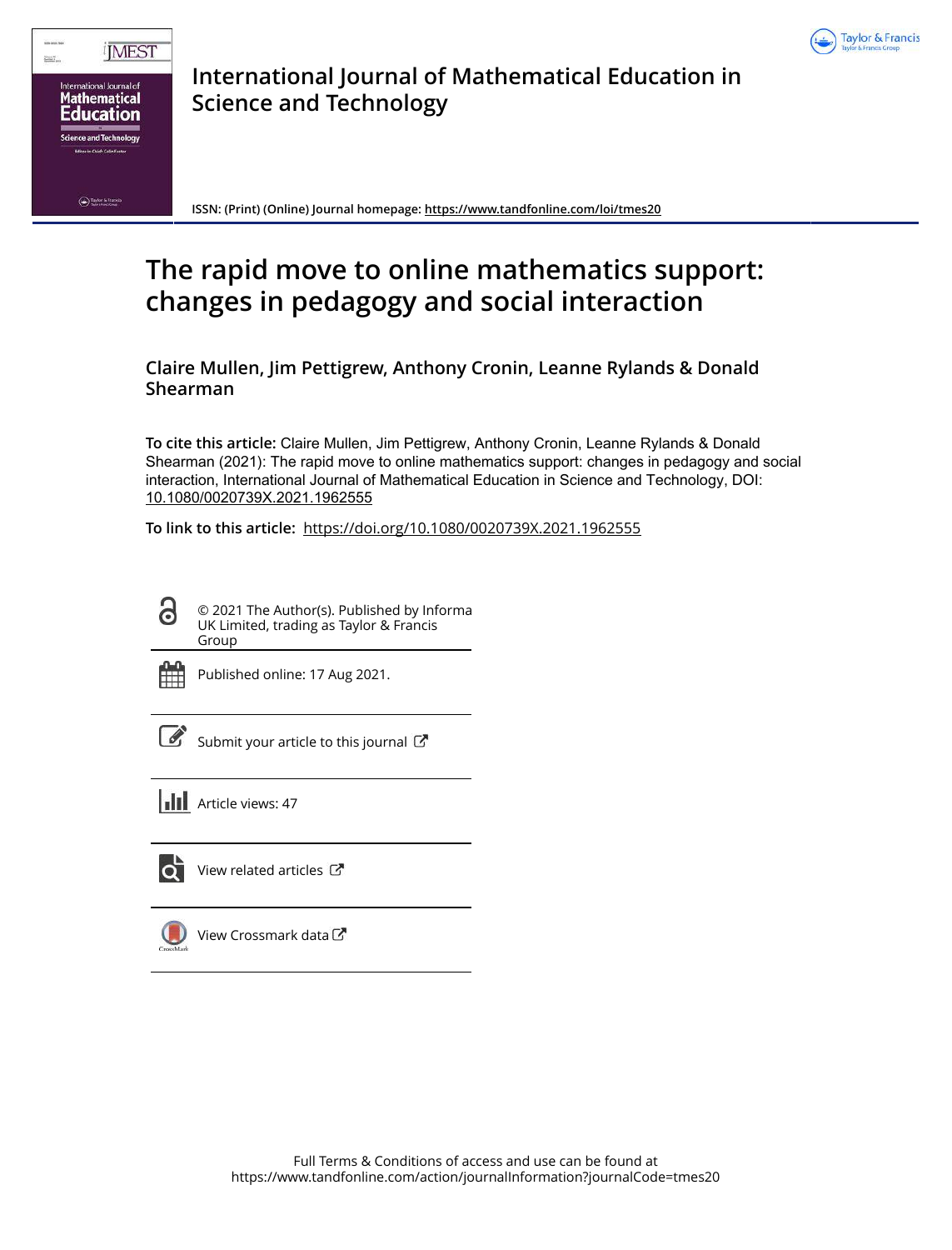

a OPEN ACCESS

Check for updates

# **The rapid move to online mathematics support: changes in pedagogy and social interaction**

Claire Mullen  $\mathbf{Q}^a$ , Jim Pettigrew<sup>b</sup>, Anthony Cronin  $\mathbf{Q}^a$ , Leanne Rylands  $\mathbf{Q}^{b,c}$  $\mathbf{Q}^{b,c}$  $\mathbf{Q}^{b,c}$  $\mathbf{Q}^{b,c}$  and Donald Shearman **D**<sup>[b](#page-1-1)</sup>

<span id="page-1-0"></span>a School of Mathematics and Statistics, University College Dublin, Dublin, Ireland; <sup>b</sup>Mathematics Education Support Hub, Western Sydney University, Sydney, Australia; <sup>c</sup>Centre for Research in Mathematics and Data Science, Western Sydney University, Sydney, Australia

### **ABSTRACT**

The dramatic changes brought on by the COVID-19 pandemic have changed the way in which mathematics and statistics support is offered. Students and staff have been presented with new opportunities and challenges. One-on-one interviews were conducted late in 2020 with 23 students and staff who had experience with fully online mathematics and statistics support. The interviewees were from University College Dublin, Ireland, and Western Sydney University, Australia. Utilising thematic analysis, five themes around online mathematics and statistics support common to both universities were identified. In this paper the three themes related to *connection* are explored; they are pedagogical changes, social interaction, and appreciation of mathematics and statistics support. These themes highlight the need felt by both students and staff for mutual connection. The paper concludes with a discussion on the repercussions of this study for future considerations of effective online mathematics and statistics support.

#### <span id="page-1-2"></span><span id="page-1-1"></span>**ARTICLE HISTORY** Received 19 April 2021

### **KEYWORDS**

Online learning; mathematics support; COVID-19; digital support; pedagogy; social interaction

**2010 MATHEMATICS SUBJECT CLASSIFICATION** 07D<sub>vv</sub>

# **1. Introduction**

The enforced closure in March 2020 of many university campuses due to the COVID-19 pandemic resulted in major changes and developments in how students and educators interact. In particular, academic support systems such as mathematics and statistics support (MSS), have had to adapt in real time to changes in teaching, learning, assessment and engagement, among other factors, in order to best preserve the student support that existed, and was so successful, for those who engaged with it before the pandemic hit.

In this paper we outline the context of MSS both online and in-person, before and during the pandemic. We then analyze the experiences of students and tutors in the wholly online environment focussing on central themes of changed pedagogy and social interaction.

© 2021 The Author(s). Published by Informa UK Limited, trading as Taylor & Francis Group

This is an Open Access article distributed under the terms of the Creative Commons Attribution-NonCommercial-NoDerivatives License [\(http://creativecommons.org/licenses/by-nc-nd/4.0/\)](http://creativecommons.org/licenses/by-nc-nd/4.0/), which permits non-commercial re-use, distribution, and reproduction in any medium, provided the original work is properly cited, and is not altered, transformed, or built upon in any way.

**CONTACT** Claire Mullen **∞** [claire.mullen@ucdconnect.ie](mailto:claire.mullen@ucdconnect.ie)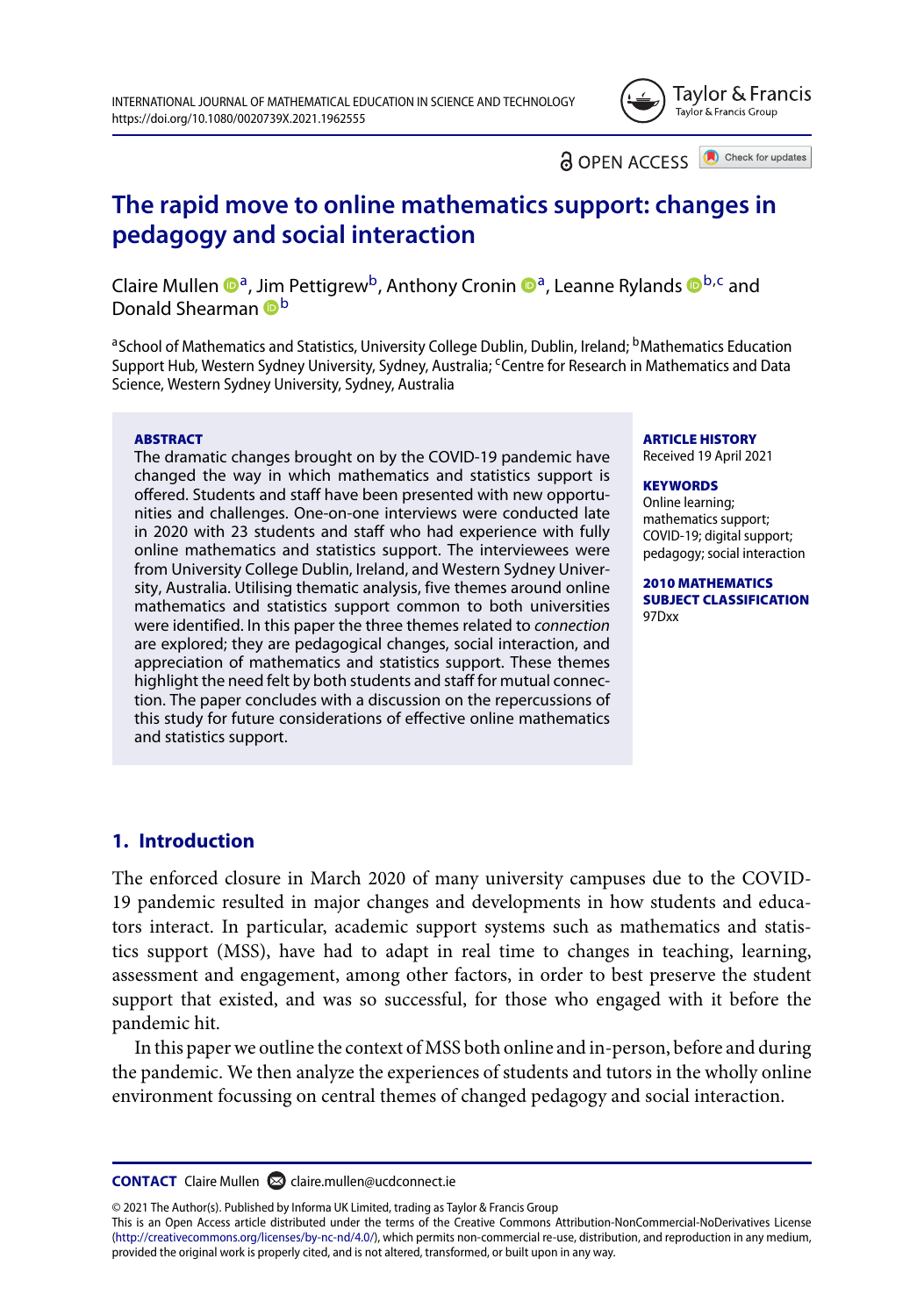# **2. Literature review**

### *2.1. Mathematics and statistics support*

Mathematics and statistics support in universities is free, optional assistance for students with mathematics and statistics which is not part of scheduled classes and is not taken for credit (Lawson et al., [2020;](#page-25-0) MacGillivray, [2009;](#page-25-1) O'Sullivan et al., [2014\)](#page-26-0).

<span id="page-2-15"></span><span id="page-2-11"></span><span id="page-2-9"></span><span id="page-2-6"></span><span id="page-2-3"></span>MSS was in the past seen to be primarily for engineering and the physical sciences, however these days MSS is provided for, and used by, students from many disciplines and at many different levels, including postgraduate students (Lawson et al., [2020;](#page-25-0) MacGillivray, [2009\)](#page-25-1). Such support has become business as usual in most universities in Australia (MacGillivray, [2009\)](#page-25-1), Ireland (Cronin et al., [2016\)](#page-23-0), the UK (Grove et al., [2020\)](#page-24-0) and the USA (Mills et al., [2020\)](#page-25-2). Lawson and Croft [\(2021\)](#page-25-3) note that the rise of dedicated student support centres has been slower in continental Europe and Liebendörfer et al. [\(2017\)](#page-25-4) reported in 2017 that, while most German universities offer bridging courses, there are not many support centres.

<span id="page-2-16"></span><span id="page-2-13"></span><span id="page-2-10"></span><span id="page-2-8"></span><span id="page-2-4"></span><span id="page-2-1"></span>In Australia and Ireland, formal MSS has existed for many years (Cronin et al., [2016;](#page-23-0) MacGillivray, [2009\)](#page-25-1). This support was established in response to what is commonly called 'the mathematics problem' and its variants (Lawson et al., [2020\)](#page-25-0). In Australia, decreasing levels of mathematics studied at secondary school (Barrington & Brown, [2014;](#page-22-0) Forgasz, [2006\)](#page-24-1) coupled with an increase in the number of students taking on university study (Productivity Commission, [2019\)](#page-26-1) led to an increased need for universities to provide mathematics learning support. The lack of prerequisites for many courses in many universities (e.g. Belward et al., [2011\)](#page-22-1) exacerbates the problem as some universities admit students to degrees with a strong quantitative component without considering their mathematical knowledge or whether or not they have studied mathematics beyond age 16.

<span id="page-2-7"></span><span id="page-2-5"></span><span id="page-2-2"></span><span id="page-2-0"></span>In Ireland there has also been concern about the declining mathematical performance of secondary school students and the lack of preparation of students for tertiary study (Gill et al., [2010;](#page-24-2) Hourigan & O'Donoghue, [2007\)](#page-24-3). Recent mathematics curriculum reform and a bonus points<sup>[1](#page-22-2)</sup> initiative for those choosing the higher level mathematics course at upper secondary school have seen the number of students taking higher mathematics increase steadily – from 15.8% in 2011 to 32.9% in 2019. However, concerns now exist around students who may not be suited for higher mathematics but persevere for the bonus points, as this increase in uptake has not been matched by an increase in mathematical proficiency (O'Meara et al., [2020\)](#page-25-5).

<span id="page-2-14"></span>In both countries the primary provision of MSS has been the drop-in model, in which students access assistance from an expert tutor of their own volition. Often students seek one-on-one help with their mathematical/statistical queries, though it is not unusual for small groups of students to access such support. Many studies have evaluated the effectiveness of MSS and most have found a link between the use of MSS and benefits to students in a plethora of ways, for example, improved retention, grades, confidence and employment prospects (Matthews et al., [2013\)](#page-25-6).

<span id="page-2-12"></span>There are many ways in which MSS is delivered. There is considerable evidence in recent literature that drop-in and one-on-one bookable MSS are the most common modes of support. A 2018 survey of MSS in England and Wales found that in 96% of institutions MSS included drop-in support or one-on-one support by appointment, with 55% offering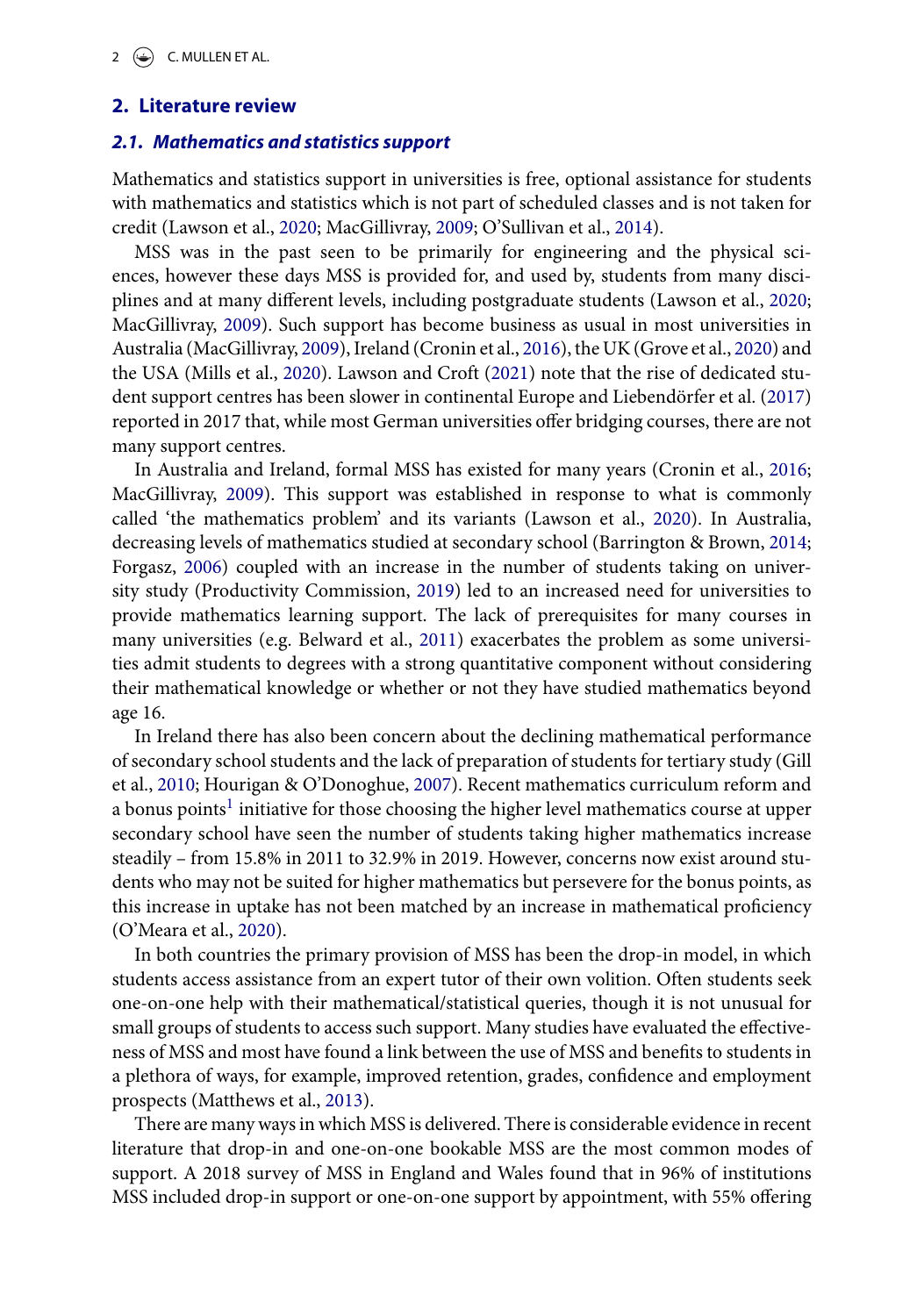<span id="page-3-0"></span>both modes of support (Grove et al., [2020\)](#page-24-0). In Ireland in 2015, 88% of institutions offered drop-in MSS and 44% offered support by appointment (Cronin et al., [2016\)](#page-23-0). In Scotland in 2017 the most common forms of support were drop-in and on-on-one support (Ahmed et al., [2018\)](#page-22-3). Lawson et al. [\(2020\)](#page-25-0) note the importance of the tutors in these forms of oneon-one support, with Johns and Mills [\(2021\)](#page-24-4) pointing out that one-on-one tutoring allows tutors to work with each student in their Zone of Proximal Development (Vygotsky, [1978\)](#page-27-0).

<span id="page-3-14"></span><span id="page-3-10"></span><span id="page-3-8"></span><span id="page-3-1"></span>There is a wide variety of other forms of MSS including bridging courses, supplementary instruction and workshops, pre-assessment problem-solving workshops, small group sessions, student worksheets, commercial online tutoring programmes, online revision modules, online question and answer services and the use of internet resources (Bressoud et al., [2015;](#page-23-1) Grove et al., [2020;](#page-24-0) Jackson, [2020;](#page-24-5) Johns & Mills, [2021;](#page-24-4) Lawson et al., [2020;](#page-25-0) Rylands & Shearman, [2018\)](#page-26-2). Some support is embedded within teaching (Grove et al., [2020\)](#page-24-0) and indeed informs teaching (Cronin, [2019;](#page-23-2) Cronin et al., [2019;](#page-23-3) Cronin & Meehan, [2020\)](#page-23-4).

<span id="page-3-13"></span><span id="page-3-12"></span><span id="page-3-9"></span><span id="page-3-5"></span><span id="page-3-4"></span><span id="page-3-3"></span><span id="page-3-2"></span>Online MSS has not been as common as face-to-face support, however it is not new (Cronin & Breen, [2015\)](#page-23-5). Johns and Mills [\(2021\)](#page-24-4) report that one-on-one online MSS has existed since the early 2000s, although the majority of MSS is on campus. Online support can be synchronous via video or using text; or asynchronous, perhaps using a discussion board. In Australia, before COVID-19, Jackson and Johnson [\(2013\)](#page-24-6) used online tutoring software together with face-to-face support, Rylands and Shearman [\(2015\)](#page-26-3) reported on the use of both online software and face-to-face workshops and Dzator and Dzator [\(2020\)](#page-23-6) offered drop-in and bookable MSS face-to-face as well as online support. In the survey of England and Wales already mentioned (Grove et al., [2020\)](#page-24-0), 23% of institutions offered online live MSS, the majority for less than one hour a week.

<span id="page-3-7"></span><span id="page-3-6"></span>In March 2020, the COVID-19 pandemic resulted in the closure of university campuses around the world, and thus the closure of face-to-face MSS. Almost all universities in the UK and the USA reported on by Hodds [\(2020\)](#page-24-7) and Johns and Mills [\(2021\)](#page-24-4), respectively, moved to offering support online. Two problems mentioned with online MSS were issues with internet connections, and difficulties communicating mathematical notation with not all students and staff having appropriate equipment (e.g. a tablet). Both studies, as well as [Mullen et al.](#page-25-7) [\(n.d.\)](#page-25-7), found that in most cases the use of MSS decreased after the move from face-to-face support to online support.

<span id="page-3-11"></span>Face-to-face interactions between students and tutors, which typically included being in the same room and working together at a table or board, were replaced, sometimes overnight, with wholly online MSS, often with limited institutional technological support. New ways of online communication, teaching and formative assessment were used by staff who largely had no experience or training in online MSS, changing how they and students interact and how learning and teaching occurred.

# *2.2. Online pedagogy*

In transferring their practice from face-to-face to online environments, teachers had to rethink how they interact with their students and the extent to which familiar 'campusbased' pedagogical strategies can be effectively employed in virtual learning spaces. Mathematics teachers, in particular, strived to map their established 'ways of doing' onto the multifarious digital platforms that support online learning (examples given in Trenholm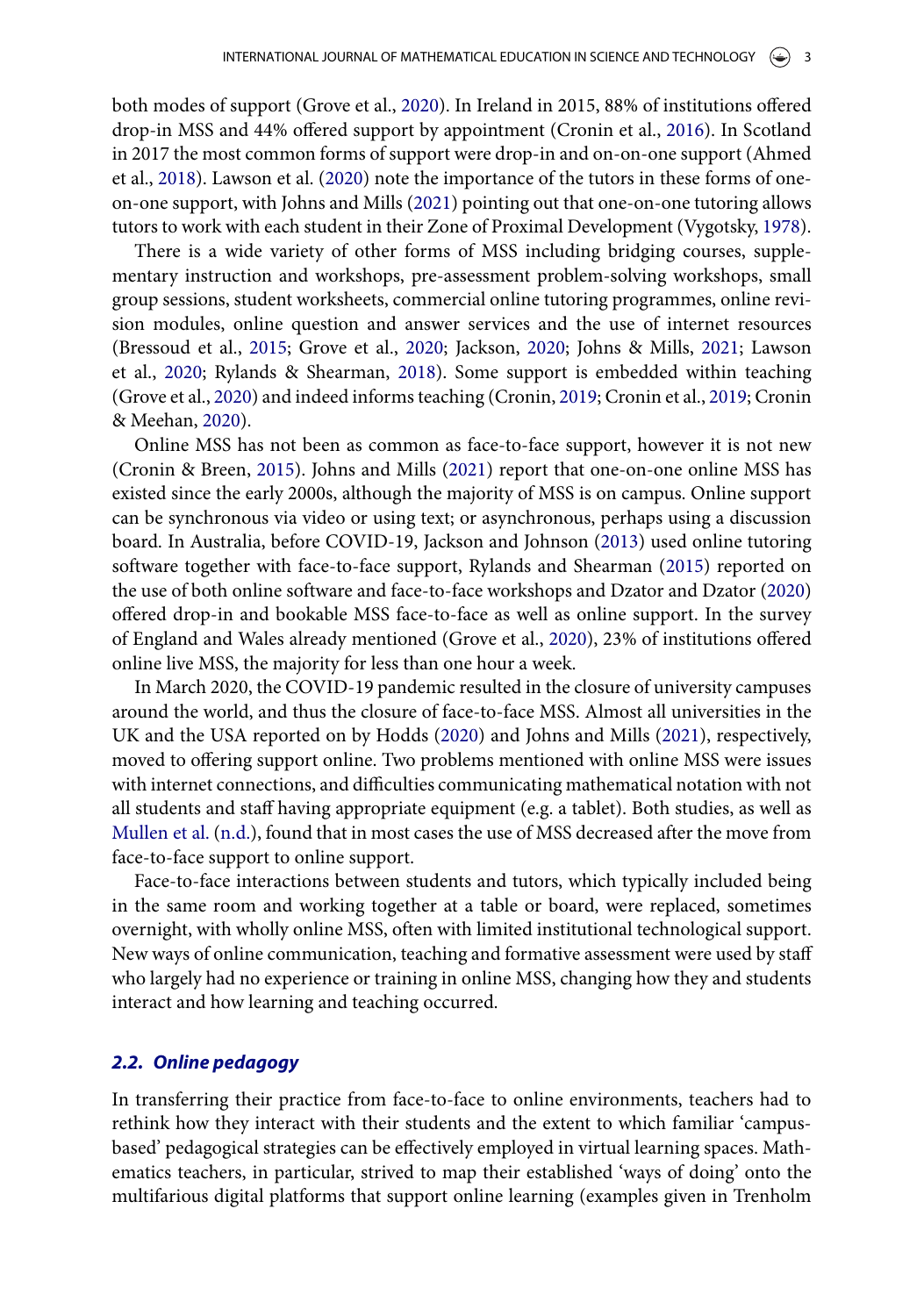### $4 \quad \Leftrightarrow$  C. MULLEN ET AL.

<span id="page-4-20"></span>& Peschke, [2020](#page-26-4) include student-led learning, use of discussion and collaboration, 'free and extemporaneous' communication of symbolic notation and diagrams, non-verbal messaging, and well-timed question-response-feedback cycles). A concern is that this process does not always respect the *transformational* nature of the transition, and that the recontextualized use of essentially unaltered traditional pedagogies might not be the best response (Carrillo & Flores, [2020\)](#page-23-7).

<span id="page-4-18"></span><span id="page-4-8"></span><span id="page-4-2"></span>The discipline dimension of this problem goes further. In Trenholm [\(2013\)](#page-26-5), Trenholm notes the effect of the epistemology of different disciplines on pedagogical development (citing the work of Lattuca & Stark, [1995,](#page-25-8) where cummulative, linear and tightly structured knowledge growth in the natural sciences is distinguished from the recursive, reiterative and loosely-structured patterns of development in the humanities; and where pedagogical approaches focus on concepts and principles (natural sciences) as opposed to effective thinking (humanities)). This has implications for mathematics educators struggling to adopt the 'de-disciplined', uniform approaches to online teaching and assessment imposed on them from higher faculty or institutional levels (Trenholm, [2013\)](#page-26-5). Moreover, it overlooks discipline-specific challenges in mathematical education such as the hierarchical nature of concept development, the predominance of abstraction and the need for strict adherence to principles of logic and proof.

<span id="page-4-17"></span><span id="page-4-10"></span><span id="page-4-0"></span>From a practical point of view, teachers have less access in online teaching spaces to the sometimes subtle cues from students indicating discomfit, confusion, waning engagement or, on the positive side, moments of insight or 'ah-ha' comprehension (Bork & Rucks-Ahidiana, [2013;](#page-23-8) Lowe et al., [2016\)](#page-25-9). In Smith et al. [\(2008\)](#page-26-6) mathematics is cast as a 'foreign language', making it ill-suited to instruction in online environments which offer fewer opportunities for corrective feedback and 'multi-modal immersion' than face-to-face settings. The idea that the conceptual landscape of mathematics is different from that of 'soft-knowledge' disciplines (Lattuca & Stark, [1995\)](#page-25-8), and that it is more difficult for students to navigate it online compared to face-to-face, has inspired discussion of students' discipline-specific preferences for in-person learning (Otter et al., [2013\)](#page-26-7). But as online education evolves, and protocols and manuals for expert use of learning technologies such as web conferencing (see Levy, [2020](#page-25-10) for example) continue to improve, it is possible that some of these concerns will fade.

<span id="page-4-21"></span><span id="page-4-15"></span><span id="page-4-14"></span><span id="page-4-13"></span><span id="page-4-11"></span><span id="page-4-9"></span><span id="page-4-7"></span><span id="page-4-6"></span><span id="page-4-5"></span><span id="page-4-4"></span>Profiles of students who are best suited to online learning – particularly those undertaking mathematical study – typically refer to concepts such as self-sufficient, self-directed, self-disciplined, self-motivated, self-organized and independent among others (Gaytan, [2015;](#page-24-8) Heyman, [2010;](#page-24-9) Ituma, [2011;](#page-24-10) Jaggars, [2014;](#page-24-11) Ludwig-Hardman & Dunlap, [2003;](#page-25-11) O'Neill et al., [2004;](#page-26-8) Otter et al., [2013;](#page-26-7) Protopsaltis & Baumi, [2019;](#page-26-9) Xu & Jaggars, [2013\)](#page-27-1). Common to all of these is the notion that in order to succeed in online environments, students must be able to regulate their own learning (Broadbent & Poon, [2015;](#page-23-9) Martin et al., [2020\)](#page-25-12). But not all students possess self-regulatory learning capabilities upon entry to university, and so it is likely that, in the absence of appropriate pedagogies, those who do are privileged (Reinhold et al., [2021\)](#page-26-10).

<span id="page-4-19"></span><span id="page-4-16"></span><span id="page-4-12"></span><span id="page-4-3"></span><span id="page-4-1"></span>As mentioned above, attempts to transfer face-to-face pedagogies to online settings often assume that all that is needed is a mere re-deployment of skills and principles rather than the development of new, transformed approaches that privilege the digital media through which they are actualized (Coupland et al., [2016;](#page-23-10) Trenholm et al., [2016\)](#page-26-11). This presents a challenge and, perhaps, an opportunity: how can the best of the 'old' methods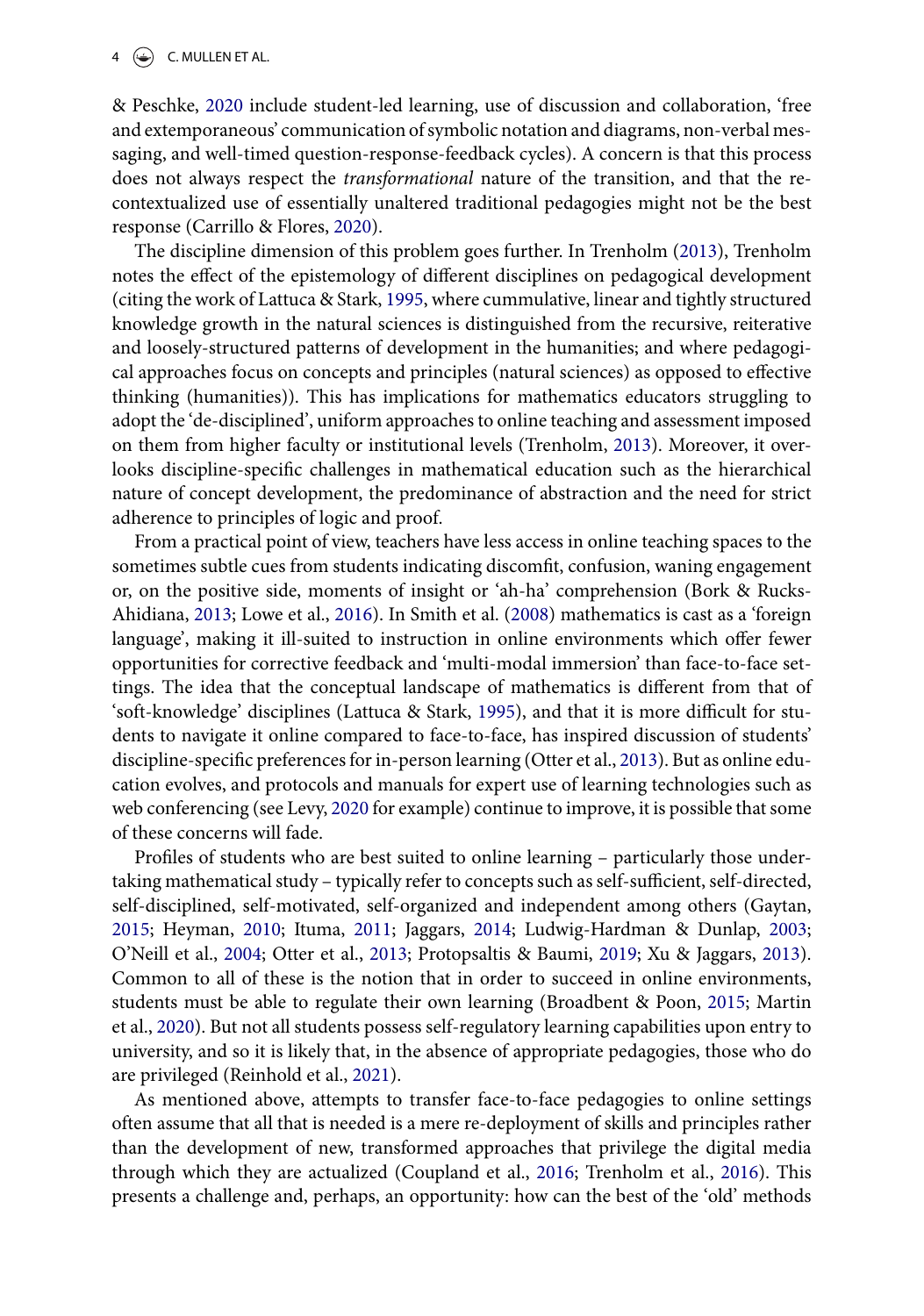and philosophies be re-purposed for use in the 'new' context in such a way that students' mathematical development is optimized and continues to be the central educational focus? A related challenge is one of standards and measurement (and their effects on teaching): how can 'depth of understanding' in mathematics be measured in a standardized way across all modalities so that it is sensitive to achievements not directly amenable to commonly-used assessments? (Coupland et al., [2016\)](#page-23-10)

### *2.3. Social interaction*

<span id="page-5-9"></span><span id="page-5-8"></span><span id="page-5-7"></span><span id="page-5-4"></span>The theme of social interaction has featured prominently in discussions of online education since the early to mid 1990s. At this time many of the theories developed to define and understand distance education were updated to accommodate the emerging 'computermediated' (and networked) educational world (Garrison, [1993;](#page-24-12) Jonassen et al., [1995\)](#page-24-13). Studies considered the role of social relationships and group cohesion in enabling meaningful collaboration online, particularly dialogue in activating the 'cognitive processes necessary for deep learning and information retention' (Kreijns et al., [2003,](#page-24-14) p. 335, and see Johnson & Johnson, [1987](#page-24-15) for a broader discussion of socially-mediated learning). Today, the ubiquity of online learning has led researchers to examine what has been lost and gained in the transition from face-to-face to digital modalities, especially as it relates to 'live' interaction and communication (Meehan & Howard, [2020;](#page-25-13) Trenholm, [2013\)](#page-26-5). An interesting perspective offered by Trenholm and Peschke [\(2020\)](#page-26-4) is that – per McLuhan's aphorism 'the medium is the message' (McLuhan, [1964\)](#page-25-14) – the internet has fundamentally transformed the 'what' and 'how' of teaching and learning, meaning that efforts to simply re-direct or re-assemble traditional face-to-face approaches are doomed to fail (Trenholm & Peschke, [2020\)](#page-26-4).

<span id="page-5-12"></span><span id="page-5-11"></span><span id="page-5-2"></span>Teachers' and students' expectations have grown with the development of online learning technologies: if opportunities for dynamic, immediate, human-to-human communication are considered essential to high quality online learning, student success and retention, then what is being done to make these available? (Bower et al., [2015;](#page-23-11) Heyman, [2010;](#page-24-9) Protopsaltis & Baumi, [2019\)](#page-26-9). This is true also of informal social interaction, where students see value in study-related conversations with their peers and teachers outside of timetabled classes (Meehan & Howard, [2020\)](#page-25-13), and where the loss of opportunity for 'human exchange' is considered a distinct disadvantage (Cassibba et al., [2021\)](#page-23-12). The provision of an online learning community is seen as important for students in creating a 'feeling of connectedness', a sense of belonging and a resource for knowledge construction and growth (Händel et al., [2020,](#page-24-16) p. 2). From the teachers' point of view, little research has been done on the 'lived experience' of practitioners interacting with each other (online or face-to-face) in collegial communities (Grove & Croft, [2019\)](#page-24-17), a situation this paper aims to address.

<span id="page-5-13"></span><span id="page-5-10"></span><span id="page-5-6"></span><span id="page-5-5"></span><span id="page-5-3"></span><span id="page-5-1"></span><span id="page-5-0"></span>Instructional design and teaching practice are informed by frameworks validating the central role of social interaction in online education (see Arbaugh et al., [2008;](#page-22-4) Benson & Samarawickrema, [2009](#page-23-13) for examples). In their survey of interaction and presence in online learning environments, Kyei-Blankson et al. cite two theories of distance education that 'have been advanced in the discussion of effectiveness of online courses' (Kyei-Blankson et al., [2019,](#page-25-15) pp. 48–50). Interaction is a primary element in both of these: Transactional Distance (Moore, [1993\)](#page-25-16), where interaction and perceived pedagogical distance are assumed to be inversely related; and Community of Inquiry (Garrison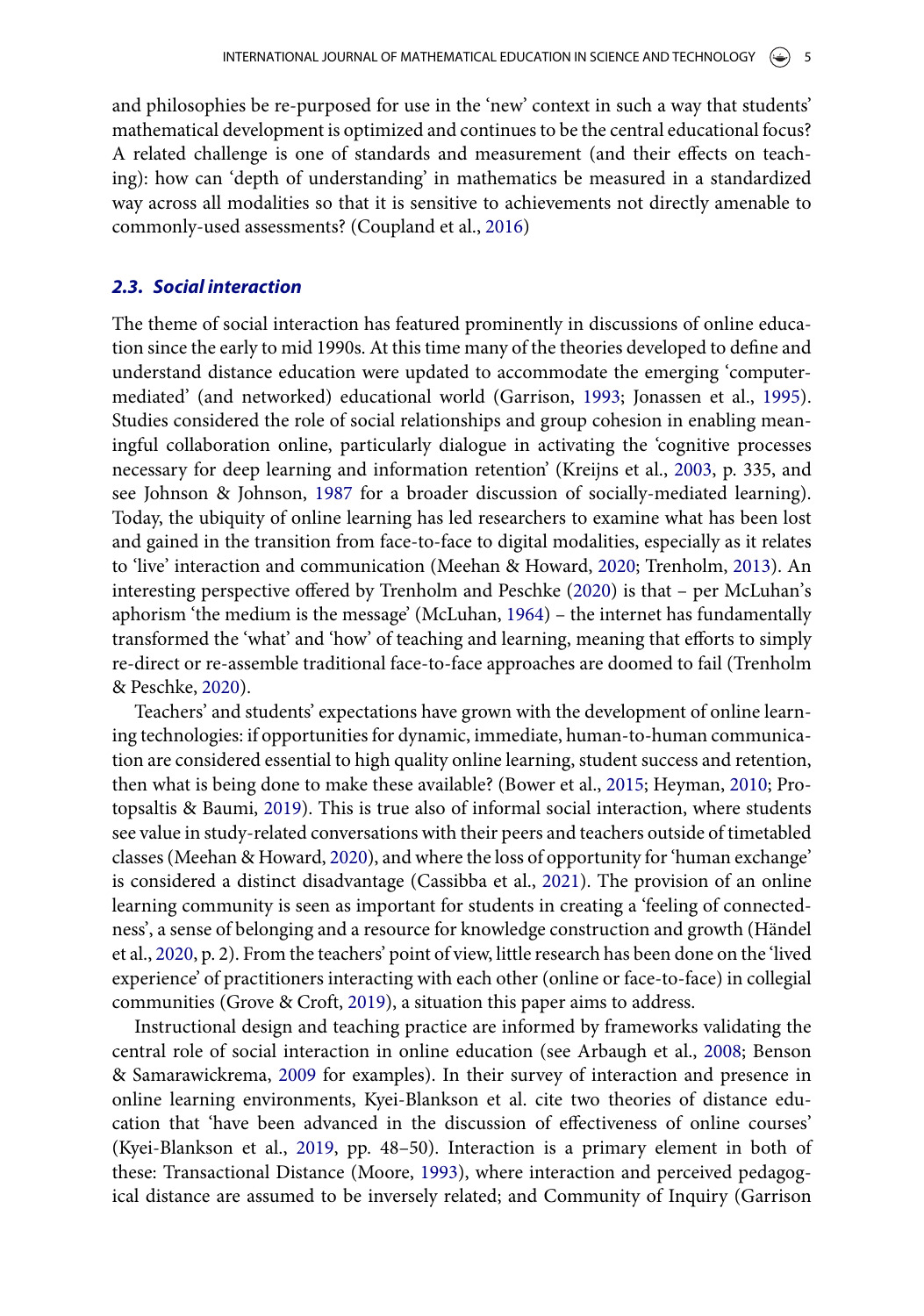<span id="page-6-6"></span><span id="page-6-1"></span>et al., [2000\)](#page-24-18), where 'social presence' is deemed critical. A third theory, Communities of Practice (Wenger, [1998\)](#page-27-2), frames learning in terms of four interconnected social components – 'community (learning as belonging), identity (learning as becoming), meaning (learning as experience), and practice (learning as doing)' (Trenholm & Peschke, [2020,](#page-26-4) p. 3).

<span id="page-6-2"></span>The construct of social presence is referred to frequently in the literature but is poorly defined (Lowenthal & Snelson, [2017\)](#page-25-17). While many definitions assume the existence of a 'real person' who is (in some sense) 'there' in online communications, there is little consensus on precisely what this means (examples include non-machine, emotionally available, present and actively engaged) (Lowenthal & Snelson, [2017\)](#page-25-17). Notwithstanding these definitional issues, there is evidence of a positive relationship between social presence (of teachers and peers) and student satisfaction with their online learning (Carrillo & Flores, [2020;](#page-23-7) Richardson et al., [2017\)](#page-26-12). Related correlations highlight the value of social presence – manifested as meaningful feedback or fully engaged instruction, for example – in enabling students to feel less isolated and disconnected in their online study, but question the extent to which disembodied digital learning environments can provide the same level of 'socio-emotional information' as face-to-face settings (Paechter & Maier, [2010;](#page-26-13) Sorensen & Donovan, [2017\)](#page-26-14).

<span id="page-6-5"></span><span id="page-6-4"></span><span id="page-6-3"></span>There is much to be studied in this new environment. This paper explores the following research question:

What were the effects of the rapid change to fully online MSS on pedagogy and interactions among tutors and students?

# **3. Background**

Western Sydney University (WSU) came into existence in 1989. It is a multi-campus university with more than half a dozen campuses in the west of Sydney, Australia. Many degrees can be studied on several campuses and students can, and do, study on more than one campus. In 2019 the university had approximately 50,000 students of whom 79% were undergraduates.

Mathematics and statistics support has been provided by the Mathematics Education Support Hub (MESH) for the last decade. MESH currently has the equivalent of just over five full-time staff and casual staff are also employed during the semester. MESH tutors would be classified as 'dedicated staff' according to the MSS staffing definition of Lawson et al. [\(2020,](#page-25-0) p. 1238). The university has offered MSS for over 25 years, though with fewer staff than at present.

<span id="page-6-0"></span>There are no secondary school mathematics prerequisites for entry to WSU, so many students are mathematically poorly prepared for their studies. MSS is provided to all stu-dents regardless of discipline or subject<sup>[2](#page-22-5)</sup> studied. Before the COVID-19 pandemic, MESH provided face-to-face support on six campuses. This support included refresher courses for students about to begin their studies at WSU, drop-in support in campus libraries and workshops run for specific subjects and student cohorts. For many years MESH has run an online answer service via a discussion board. Over the last decade MESH has built up comprehensive support materials which are available to all students via the learning management system and MESH web pages.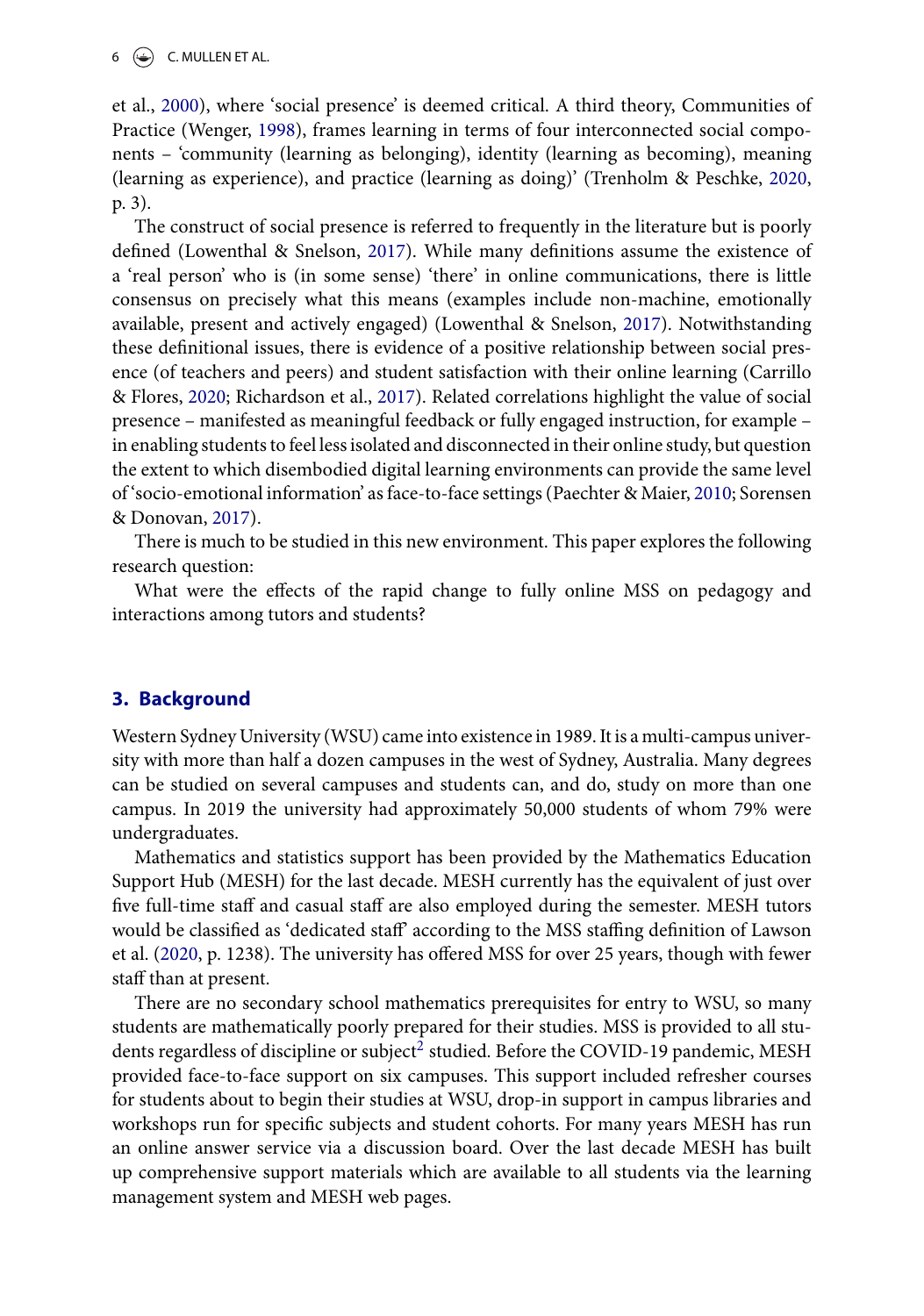All MESH services ran fully online from the 18th of March 2020, the third week of a 15 week semester. One year later MESH has only just returned to running a few workshops on campus. From the point of view of the study reported in this paper, all MESH services were online for 28 weeks, which for the students in this study was just three weeks short of their full academic year.

University College Dublin (UCD), Ireland, founded in 1854, is one of Europe's leading research-intensive universities and Ireland's largest university with over 33,000 registered students. It is consistently the university-of-first-choice among school leavers in Ireland.

The UCD Mathematics Support Centre (MSC) was established in 2004. Due to demand, since 2015 only students from preparatory, first- or second-year subjects may access the MSC. In these past five years the MSC received 29,707 student visits from over 400 subjects across all six colleges of the university – Arts and Humanities, Business, Engineering and Architecture, Health and Agricultural Sciences, Social Sciences and Law, and Science. The majority of these visits emanate from the library drop-in one-on-one service. In addition 'Hot Topic' sessions for groups of students, similar to the workshops at MESH, are offered.

The MSC is staffed by 2–5 tutors at any given time with approximately 20 tutors hired each year. Tutors are predominantly postgraduate research students with no formal pedagogical training. Most MSC tutors also tutor regular tutorials and many go on to teach within tertiary or secondary education professionally. Also, final stage undergraduates serve as (near-)peer tutors for first-year MSC visitors.

Up to March 2020, apart from a short pilot using Slack.com during busy examination periods, the MSC had not offered any personalized synchronous online MSS.

The MSC started providing wholly online MSS from the 23rd of March, 2020 – Week 8 of the 12-week teaching Spring semester (January to May) of the 2019/20 academic year. The MSC was fully online for the Autumn semester of 2020/21 (September to December) when it ran from Weeks 3–12. In contrast then to MESH which had 28 weeks of wholly online MSS (three weeks short of a full academic year) the MSC provided MSS wholly online for a total of 14 weeks during the COVID-19 period of this study.

The pandemic has had a significant impact on MSS engagement at both institutions. At UCD the MSC drop-in figures decreased by 59% on the previous year's visits (4283 to 1762 visits) for the corresponding period (April–December 2020), while WSU drop-in service figures decreased by 46% and the MESH workshops had a drop of 23% for the same period [\(Mullen et al.,](#page-25-7) [n.d.\)](#page-25-7).

# **4. Method**

The data comprises of transcripts emanating from 23 one-on-one Zoom interviews conducted by the lead author in late 2020. A single set of questions was used for UCD and WSU, appropriately adapted for the student/tutor context – see Appendix. The questions were tested with non-participants of this study to ensure that they encouraged responses relevant to the research, without being too narrow.

Participants were recruited via email by the second author (WSU students and tutors) and the third author (UCD students and tutors) in October 2020. Students from WSU and UCD were sent the recruitment email if they had used MESH or MSC services after the transition to online MSS. Those emailed were  $n = 890$  MESH users and  $n = 397$  MSC users (231 of which were first-year students who only had access to the online MSC from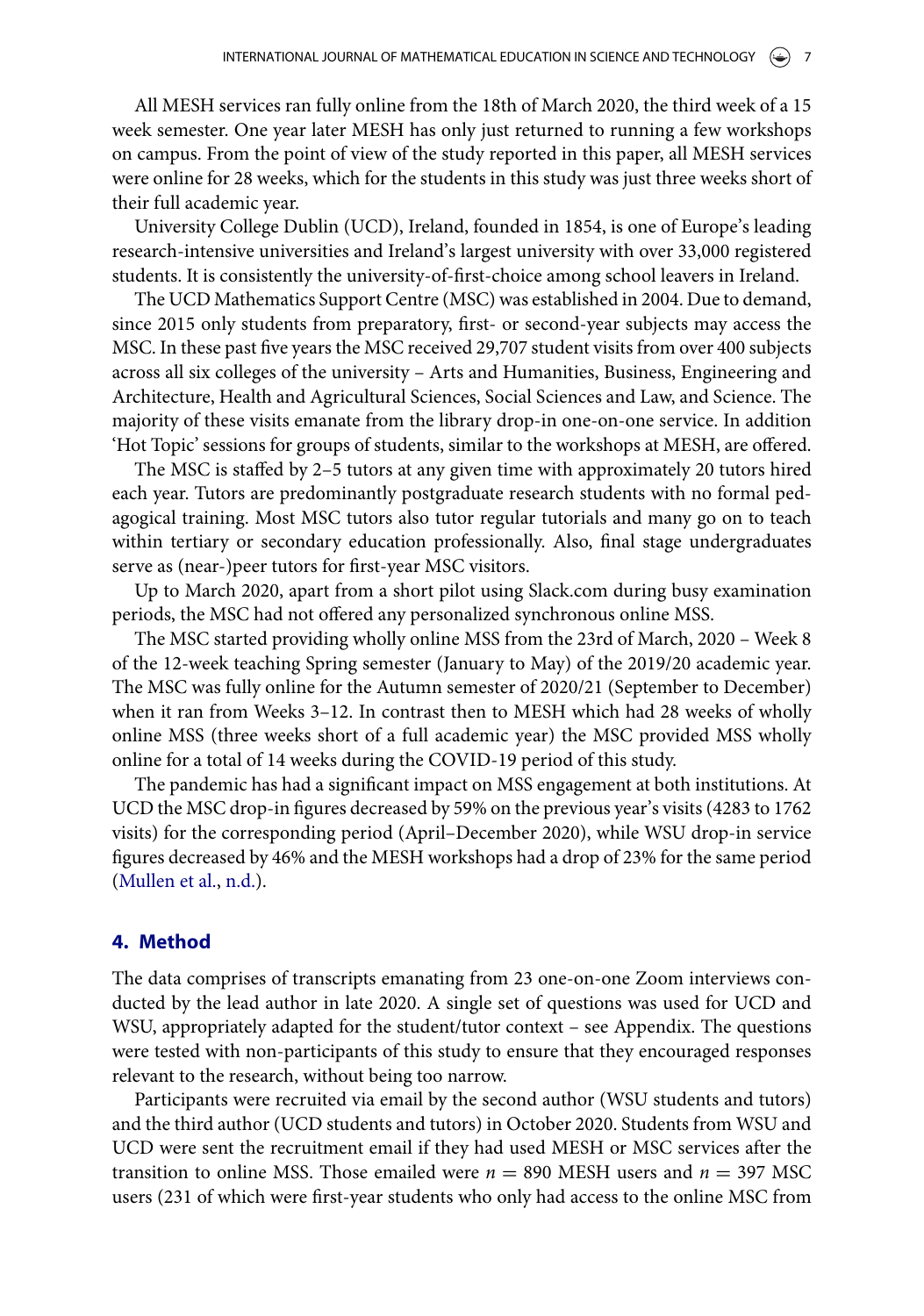### $8 \quad \textcircled{\LARGE{\LARGE{\text{}}}\quad}$  C. MULLEN ET AL.

<span id="page-8-0"></span>

| Participants         | <b>Background information</b>                                               | <b>MSS</b> experience<br>1 student had used on campus and online MSS; 5<br>had used only online MSS<br>2 students had used on campus and online MSS;<br>5 had used only online MSS<br>Postgraduates had 3-7 semesters MSS<br>experience, lecturer/tutor had several years of<br>MSS experience |  |
|----------------------|-----------------------------------------------------------------------------|------------------------------------------------------------------------------------------------------------------------------------------------------------------------------------------------------------------------------------------------------------------------------------------------|--|
| UCD students IS1-IS6 | Mix of specialist and service mathematics: 3<br>first years, 3 second years |                                                                                                                                                                                                                                                                                                |  |
| WSU students AS1-AS7 | All service mathematics: 5 first years, 2<br>second years                   |                                                                                                                                                                                                                                                                                                |  |
| UCD tutors IT1-IT6   | Part-time tutors: 5 postgraduate students, 1<br>lecturer/tutor              |                                                                                                                                                                                                                                                                                                |  |
| WSU tutors AT1-AT4   | Dedicated tutors: 3 had postgraduate<br>qualifications                      | 3 had at least 5 years' MSS experience, 1 had over<br>2 years' MSS experience                                                                                                                                                                                                                  |  |

|  | Table 1. The participants. |
|--|----------------------------|
|  |                            |

when they started university in September 2020). Tutors, excluding the authors of this paper, from both MESH and the MSC ( $n = 11$  and  $n = 15$  respectively) were emailed and invited to participate as they had all tutored online for the entire period March to October 2020 of this study.

Seven WSU students (AS1–AS7), four WSU tutors (AT1–AT4), six UCD students (IS1- IS6), and six UCD tutors (IT1–IT6) participated. We acknowledge the convenience sample limitations but note that the student samples were diverse in terms of degree major, gender and age, that is recent school leavers or mature status. Background information about the participants is provided in Table [1.](#page-8-0)

<span id="page-8-1"></span>Thematic, deductive, semantic coding (Braun & Clarke, [2006\)](#page-23-14) was used to analyze interview transcripts. The coding framework was developed over four rounds as outlined in [Mullen et al.](#page-25-7) [\(n.d.\)](#page-25-7) and shown in Figure [1:](#page-9-0) Round 1 was to establish a basic coding framework which was developed in Rounds 2 and 3, concluding with a final review for consistency in Round 4. Throughout these rounds the primary coder, and lead author, was assisted by the co-authors to ensure: (a) the coding framework was expansive and well-defined; (b) the coding framework was consistent throughout all 23 interviews; and (c) the context of WSU tutors' and students' interviews was not misunderstood by the UCD-based interviewer. Through this multi-round, multi-coder process a robust coding framework was created to aid the theme development and identification process that constituted the final step of analysis. In each round coding was completed independently by the authors using methods outlined in Thomas [\(2006\)](#page-26-15). Coding was then compared through discussion using an inter-rater reliability measure of at least 80% as outlined in O'Connor and Joffe [\(2020\)](#page-25-18).

<span id="page-8-3"></span><span id="page-8-2"></span>Coding concluded with the identification of themes highlighted by this process. Key to this process was the detection of evidence highlighting any differences in the experience of tutors and students in the context of online MSS, while also attending to potential impacts of these experiences on MSS in post-COVID-19 settings. Similarly, attention was paid to any testimony of shared experiences both from tutor-student and Australia-Ireland perspectives.

# **5. Results**

Five themes were identified as central to the shared experiences and perspectives of tutors and students in the online MSS context of the COVID-19 period of March to November 2020. These are *Usage of online MSS*, *Mathematics is different*, *Pedagogical changes*, *Social*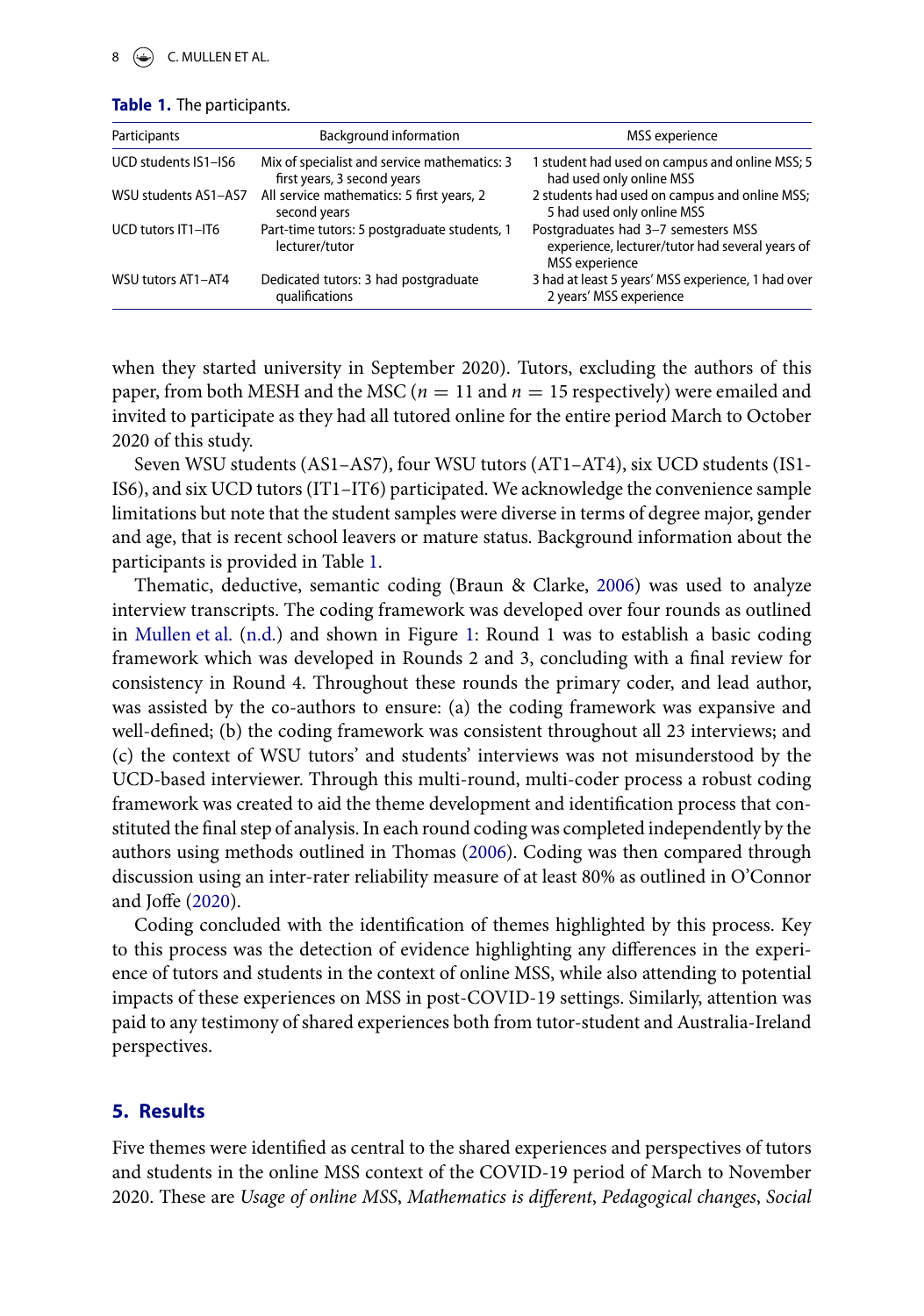

<span id="page-9-0"></span>Figure 1. Creation of the coding framework over four rounds of coding with five coders for 23 interviews.

*interaction*, and the *Future of online MSS*. The themes and their subthemes are shown in Figure [2.](#page-10-0) Based on the research question, the third and fourth themes together with part of the first theme are now examined. A detailed discussion of the themes not covered in this paper can be found in [Mullen et al.](#page-25-7) [\(n.d.\)](#page-25-7).

# *5.1. Pedagogical changes*

The pedagogical changes observed by tutors to have arisen from the rapid shift to online MSS yielded five subthemes (shown in the purple rectangular nodes in Figure [2\)](#page-10-0). The tutors noted a reduced capacity to communicate with students online – especially via body language or other non-verbal exchanges – and see their work, either at all or as it was being written. This made diagnosing students' problems harder and complicated tutors' use of familiar in-person teaching strategies such as thinking time, guided questioning and treatment of misconceptions. These changes caused a shift among tutors to a more didactic teaching approach, one where they talked to students a lot more and answered their questions more completely than they would in in-person settings. The tutors found that having easier access to relevant learning resources online improved their confidence as well-informed teachers but that this came at a cost: students needed greater guidance in filtering out the best resources from the vast, uncurated, array of learning materials served up to them on the internet. Tutors also observed an increased willingness of students to communicate in online lectures and tutorials via chat, but this was not as visible in the MSS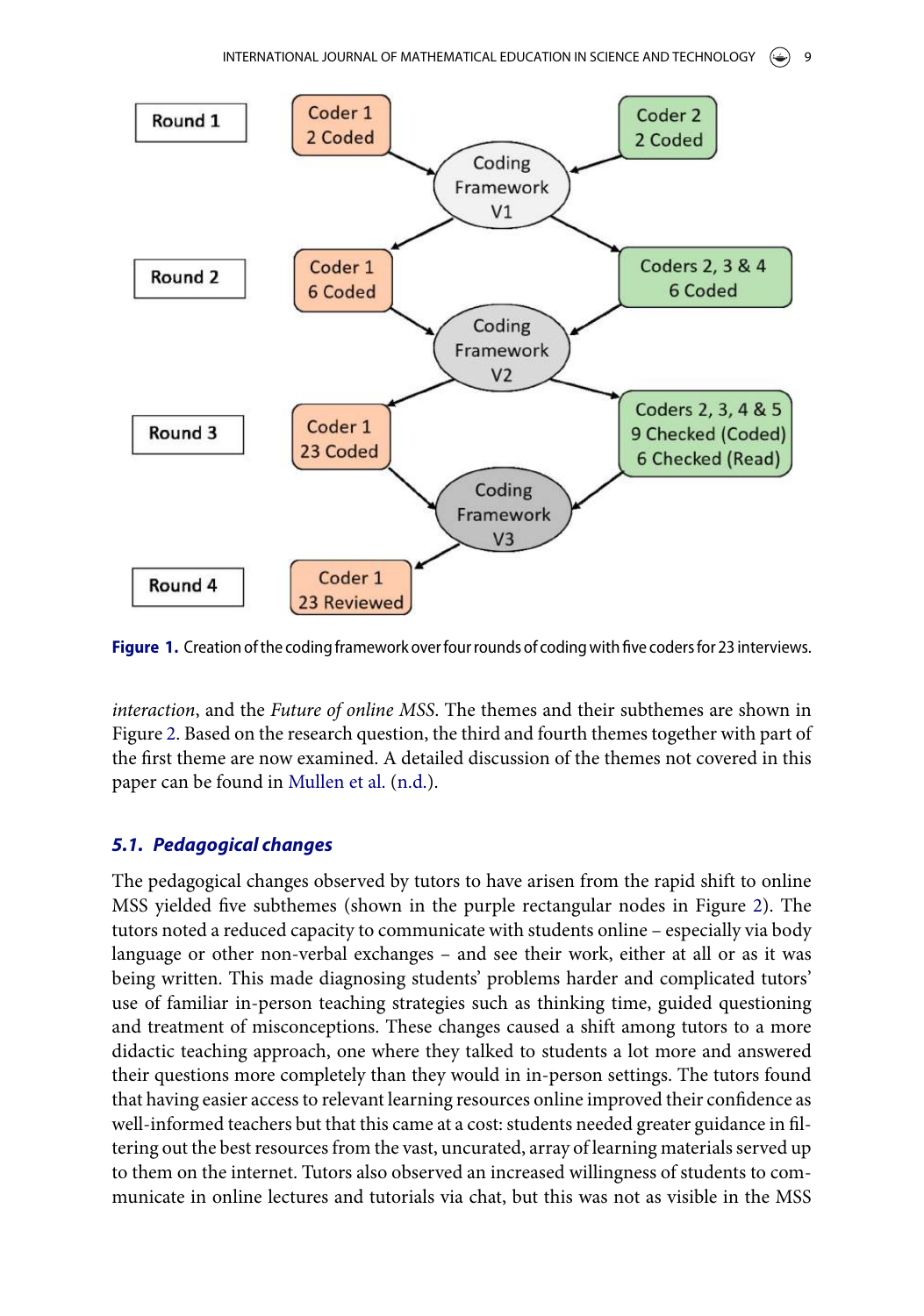10  $\left(\bigcirc\right)$  C. MULLEN ET AL.



<span id="page-10-0"></span>**Figure 2.** The five themes and their subthemes as identified via analysis of interviews.

context. On the question of students' preparedness and engagement when studying online, UCD and WSU tutors' highlighted different experiences. UCD tutors found that students were often more prepared for online MSS sessions but some were taking less notes in online lectures. WSU tutors pointed out the difficulties of engaging students in group work. These pedagogical challenges and benefits associated with online mathematics tutoring will now be explored in further depth.

# *5.1.1. Difficulty diagnosing problems*

One of the greatest challenges tutors identified regarding online teaching was the loss or lack of body language or non-verbal communication. Students in UCD and WSU tended to turn their cameras off (if they had a camera) during online support interactions and tutors found this limited their ability to interpret students' level of understanding. IT2 explained how a student's facial expression clearly portrays how much they understand an explanation:

You can tell very easily face-to-face when they're having issues, even when you are describing something to them and they're lost, it shows in their face very quickly, whereas if they're just saying "yes" in their voice you can sometimes catch it; but probably not always.

AT3 discussed the loss of connection with their students online and how not being able to see the student or their mathematical work is difficult:

I just feel like I'm not really connecting with the student. If they suddenly get something and understand it, I'm not receiving the message that they have understood it. And if they have not understood, it's much harder to identify what it is that they're not understanding when I can't see their working.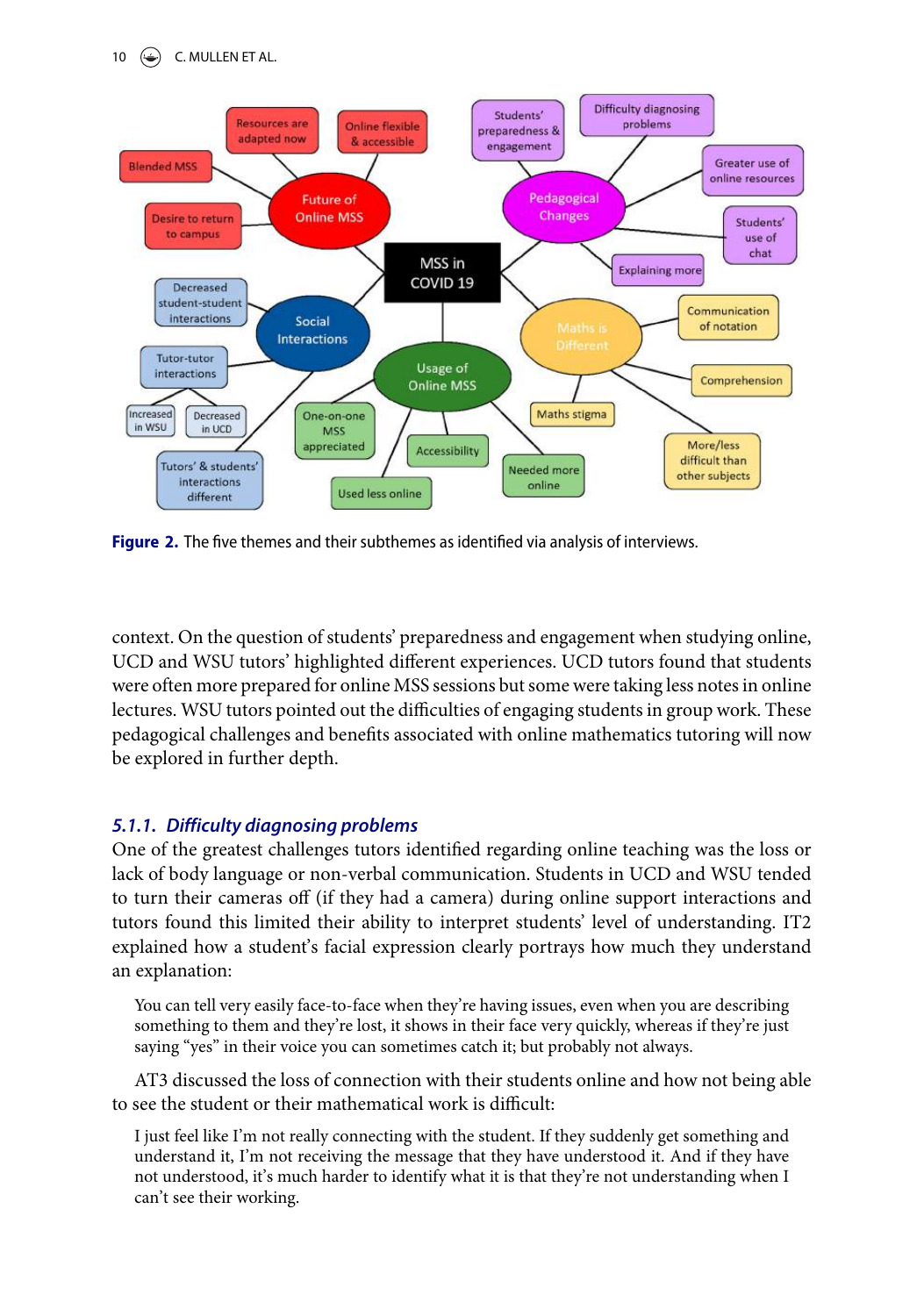This issue of not being able to identify student's precise misunderstandings without seeing students' work was echoed by IT1 who also noted that they felt less comfortable online with the 'thinking time' they give students.

[I]n face-to-face teaching, if you ask them a question it's a lot easier to leave that silence and let them think it out. Whereas online, if I ask them a question and they don't respond, I assume technology errors ... It's a lot easier to write things out with the students face-to-face and see their thinking. Whereas when online, unless they're writing it out and showing it to me, which means you probably have to take something else off the screen, I can't see where they've gone wrong.

Tutors and students had trouble communicating mathematics with each other without pen and paper. Due to technological difficulties, among others, tutors were less able to see students' work and this led to awkward situations.

some students are more technology savvy than others. Some students really struggle with sharing, sharing notes, sharing different things, and students can get away with stuff more. Like if you say, "have you made a previous attempt at this question?" They can just say, "yes, but I'm not able to show it to you" and you have to say, "Oh, okay". (IT1)

IT6 had difficulty understanding students' questions, due to technological difficulties:

Sometimes students aren't able to turn on their mics ... or don't have one. So they're trying to type out their questions and when they're very technical, it can be quite difficult to communicate what exactly is meant.

# *5.1.2. Explaining more*

These communication issues, especially the loss of non-verbal communication, sometimes resulted in tutors using a more didactic style of teaching online than they would adopt in person. AT2 was concerned they were talking at, rather than to, students:

I am not quite sure how it's been received, and I hope I am not talking at them. When you are face-to-face you can immediately see if you've used a word they didn't understand. You know what maybe needs to go back and be repeated. I think students don't get those cues unless they are very comfortable putting something in chat. So I didn't personally find it hard to talk to them, I think some of them found we didn't have a normal interaction. I think the back and forth was missing.

Tutors also reported that they tended to coach students more closely and answer their questions more fully when online. While in person they feel comfortable leaving students 'hanging' in a workshop because they can return to them; online they find students move on from difficult questions when the tutor is not in the breakout room.

So there might be a tendency to guide them a bit more closely, to ensure that they have got something out of it.... I am talking about if you're looking after four or five breakout groups yourself, getting back regularly enough to see is a bit more difficult. They can easily leave and they can easily change questions while you are gone . . . The number of times they said "Oh we left that one out" and I would say "That is the idea of being here, that you ask about the ones you can't do". (AT2)

AT4 also noted they 'talk a lot more' and IT1 stated they explain more too, though this was because of time limited 30 min appointments at the online MSC rather than monitoring multiple breakout rooms as in MESH workshops.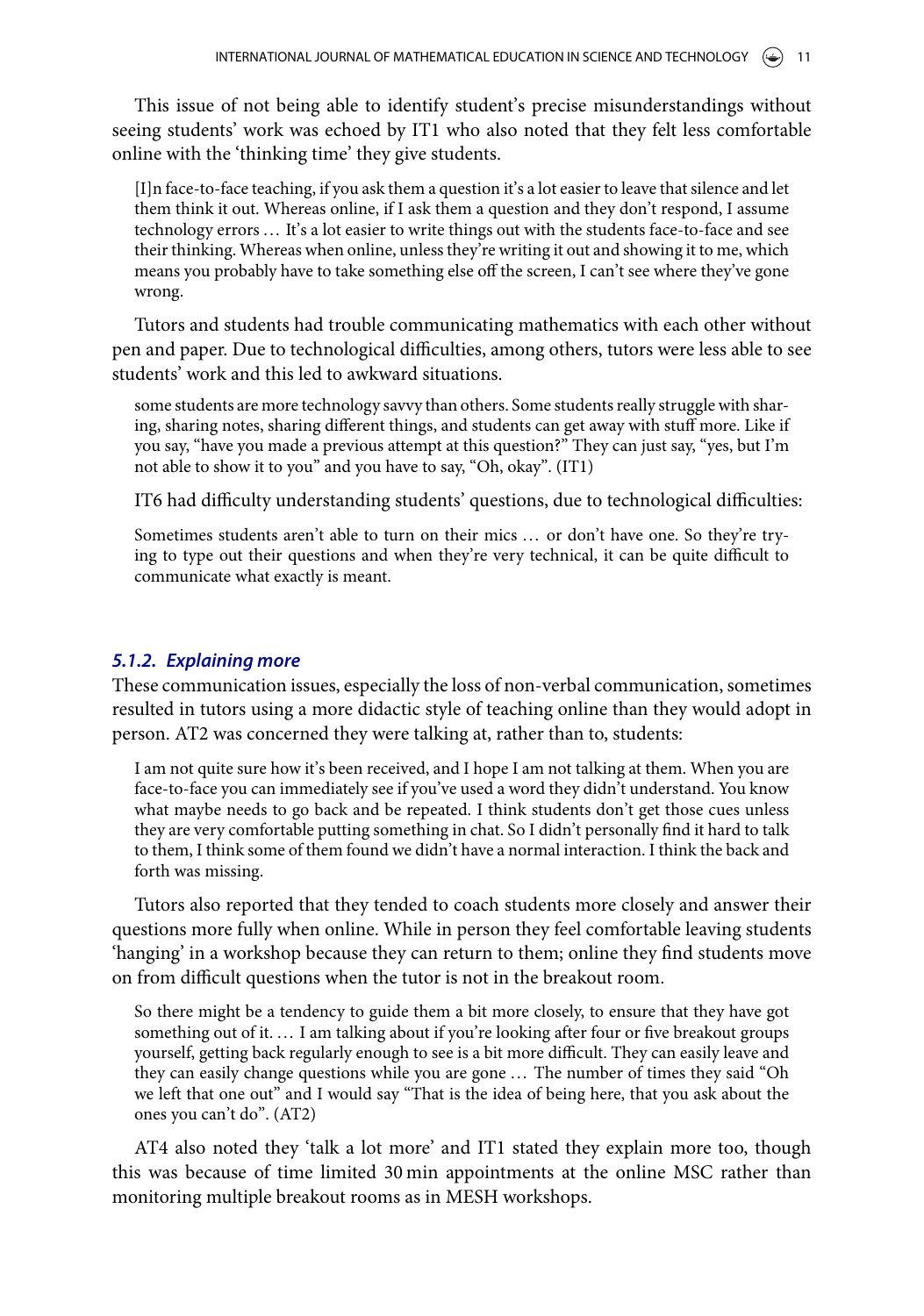12  $\left(\frac{1}{2}\right)$  C. MULLEN ET AL.

Definitely it takes a bit longer now to figure out the root of their problem. And I think, in some ways, I'm more likely to help the student a bit more, whereas before I would have kind of left them alone to work out their problem and kind of come and gone from them. Whereas now when their appointment is done, it's done. (IT1)

The tutors as a whole had a preference for in-person interaction. They found it easier to provide explanations suitable to students' level with both the students' body language and their work in front of them.

# *5.1.3. Greater use of online resources*

Tutors did appreciate the increased ease they felt in referencing mathematics resources during an online tutoring session.

I am a little bit more comfortable online. The main reason being . . . especially with something like MESH, we can get questions about literally anything and when it's online ... I can easily look up stuff and that really helps. (AT1)

IT3 also felt more confident being able to double check online resources during tutoring sessions:

Funnily enough I am probably a little bit more confident giving help online, purely because I have the power to go and look something up if I need to ... when you are doing it face-to-face you can still go and look something up and that's fine, but I think you can do it much quicker [online], you can do it while you teach and you can have a few things going on at the same time. ... I can back myself up a bit more online.

The online resources that the tutors found helpful were also available to the students, and, as AT2 warns, this can be problematic for them. They noted that helping students to identify the best resources online was now part of being an MSS tutor and this will continue whether online or not.

whilst they always search things online and did things online, because we are forcing them online they are looking more broadly for solutions and in some cases they then became aware that it's hard to select the right application, the right question, that right method that is being asked for any particular question; because there is so much out there, finding your way through it is difficult. So you're trying to help students monitor or discern the best options.

# *5.1.4. Students' use of chat*

Some MSS tutors interviewed, who also lecture or tutor outside of MSS, reported how students were more confident to speak up in lectures and tutorials by using the chat facility than they might be in person. IT2 discussed how the way they provide support has changed since COVID-19, and reflected on how this new student confidence appears in the MSS context:

Even with the MSC stuff the way that we bring them into a room just separately entirely from everyone else, they don't have anyone else around them. I guess that is a little different, maybe they would be more likely to ask what they would perceive as more silly questions and that sort of thing. Otherwise I don't really think there is that much [change].

IT2's perception that students being more confident asking questions online has not affected MSS too much is reasonable, as IT6 noted, students come to MSS 'actively seeking help' and thus are prepared to communicate.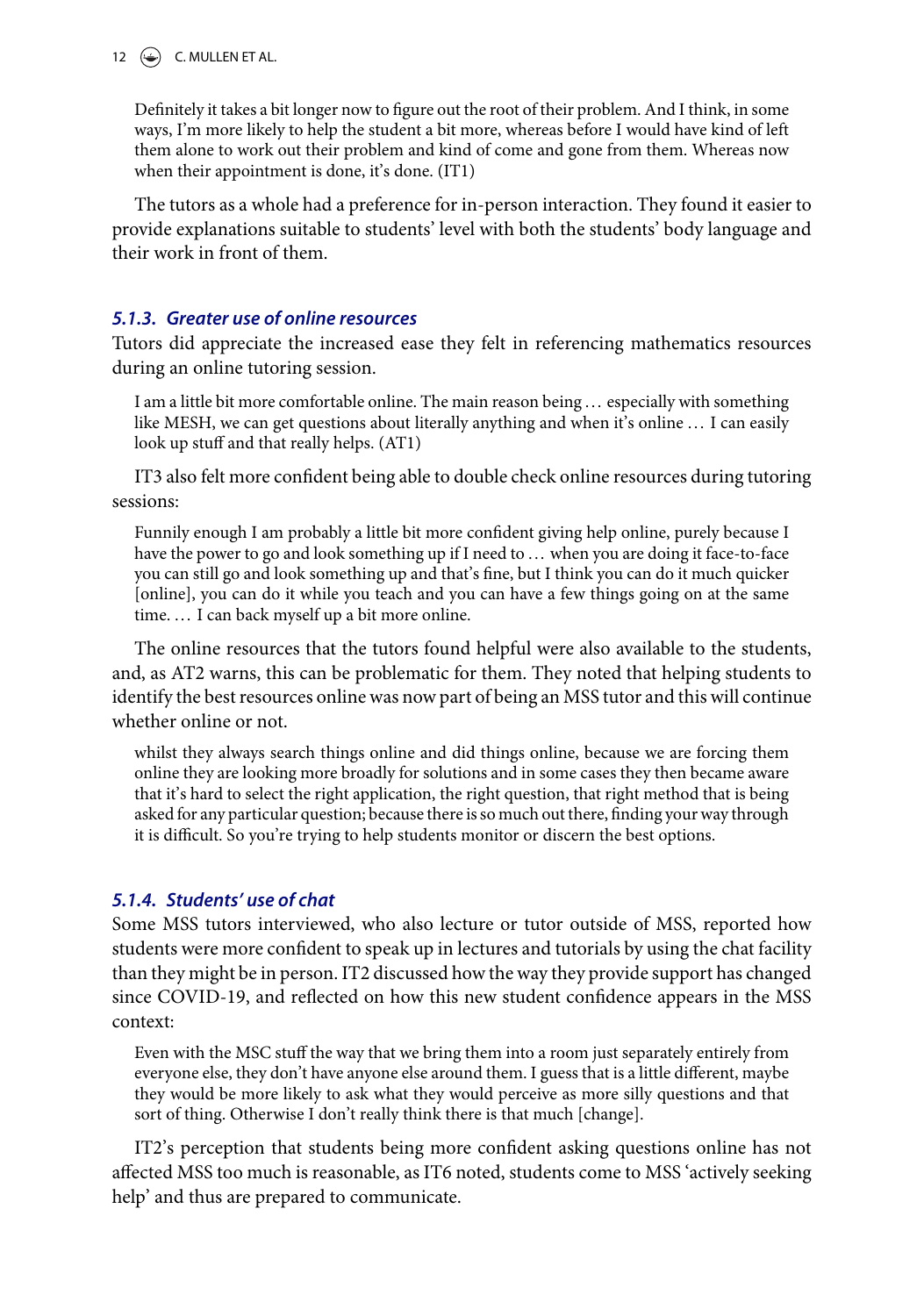# *5.1.5. Students' preparedness and engagement*

All UCD tutors discussed how the students they see online prepare differently for their support sessions than in person.

I find that they tend to be more prepared when they're coming to the online MSC; just because they're more likely to have a question to show you, as in sharing their screen and showing you, than when they are in person and they don't have their laptop next to them and they're like "I need help with this problem sheet but I don't have it here" sort of thing. (IT2)

Contrary to IT2, IT5 found that not all students are prepared for their sessions online but did state that there are more prepared students online.

It varies. There's always a number of students who seem out of their depth when they come to you with a problem, like they're not quite sure what they're asking you. They just know they don't know something. And other students who are very articulate about the nature of the problem. And others who like basically have the problem entirely solved . . . and as soon as you say one little thing they instantly get it and they barely need you at all . . . there are always those types of students in both online and offline. But, the number of students who seem more prepared seems larger than it did before.

IT3, on the other hand, was concerned about students not taking notes while learning online leading to them seeing students who are underprepared compared to how they might be in person.

I've seen a lot of people who are struggling are also not taking notes. Sometimes for some students it could just be a bit much and a bit overwhelming and then they have this thing of "I'm just not going to look at any of it and I will just get help from people when I need it and they will explain everything to me" it can get a little bit difficult then because as a MSC person I am going "I need you to have a little bit in you to be able to help you. I can't just teach you everything from scratch". So in that case it's more difficult, because at least in person when you ask them "Have you got your notes with you?", they might have some scribbles on a page and it's something, it's better than nothing.

While UCD tutors discussed the varying levels of student preparation in the online setting, the focus of the WSU tutors was on the difficulty of getting students to engage in group work during online workshops and the extra resources required.

The issue online was that it was difficult initially to get students to engage in a group. It took a long time to organize the groups to talk to each other, to learn how to share a whiteboard and we found quite a few students quite hesitant to work as a group. Quite a few of them decided they would work on their own and literally there was no conversation going on. So we needed a lot of staff to monitor that situation. In fact we decided that we probably needed twice as long and at least twice as many staff to run the same workshop as we would have done face-to-face. (AT2)

Assessing students' understanding via group work in MESH workshops was also more difficult online, requiring new pedagogical methods.

With some of our workshops we now put a few questions up at the start, in the form of a poll, ... which gives us at least a little bit of feedback as to their understanding of the topic; previously, we've not really bothered doing that because as we walked around the room, we get a fairly good sense where they're at anyway, so that has changed. (AT3)

Naturally the theme of pedagogical changes did not arise frequently within student interviews. Student comments that did refer to pedagogy confirmed they also noticed the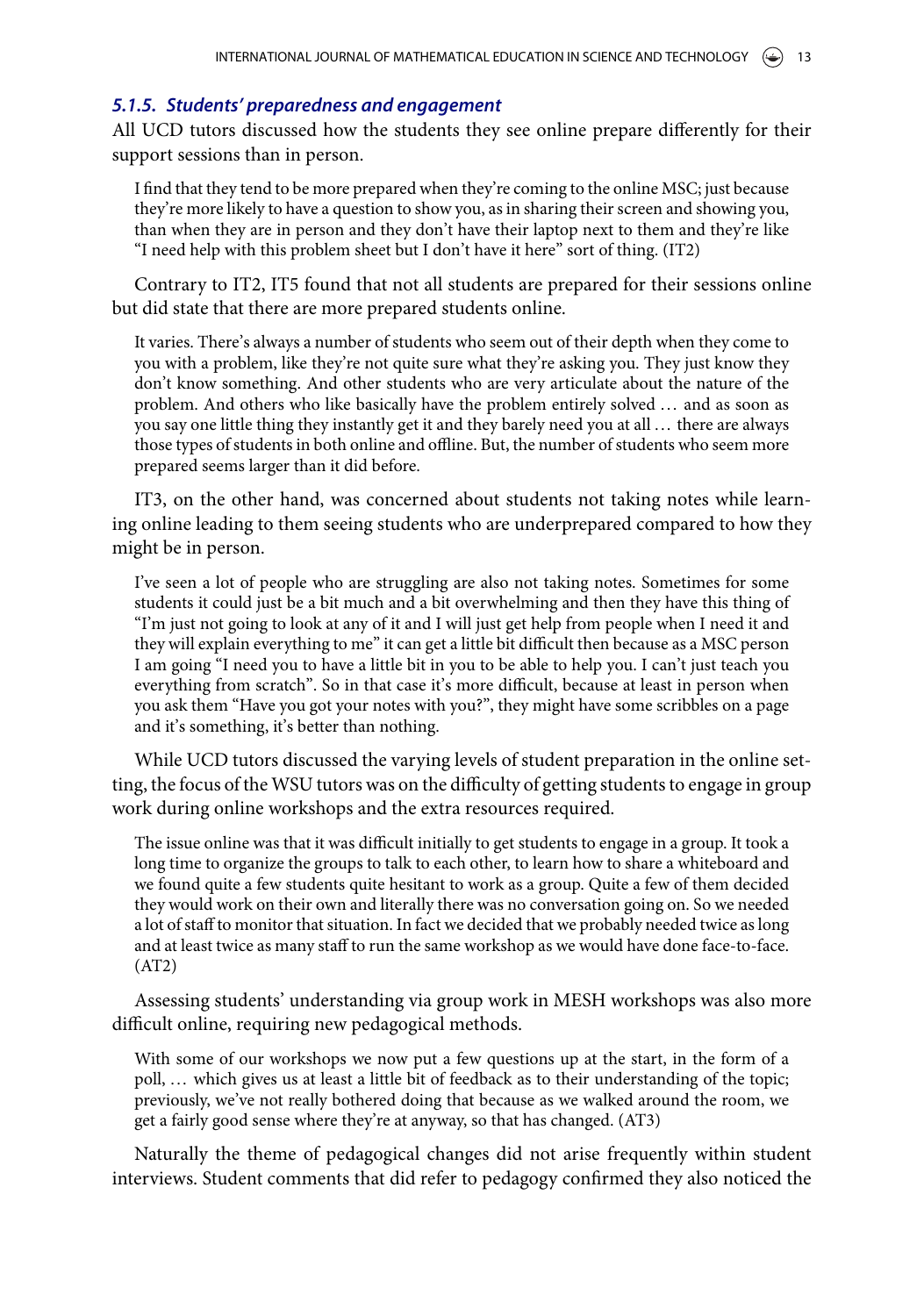14  $\left(\bigstar\right)$  C. MULLEN ET AL.

negative impact due to the lack of body language, difficulties in showing their work and an overall decrease in the 'interactive element of learning' as IS5 noted. The students also spoke about their increased use of online resources (other than MSS and those recommended by instructors) and some noted they feel more confident in speaking up online. The increased difficulty of engaging online due to lower attention span and learning using technology was also discussed by students. Clearly both issues have repercussions for tutors' pedagogy online.

# *5.2. Social interaction*

The ways in which tutors and students interacted online yielded three subthemes (shown in the blue rectangular nodes in Figure [2\)](#page-10-0). With respect to tutor-tutor interactions, the experiences of UCD and WSU tutors were different: while UCD tutors suffered a drop in collegial interaction online (and the loss of community and camaraderie that followed from this), the WSU tutors enjoyed greater collegial connection. Interactions between tutors and students were marked by a loss of rapport and connection and, in some cases, a more business-like mode of engagement. Some students accessed MSS as a way to replace the lost opportunities for peer-to-peer interaction due to the pandemic. A major concern for students was the lack of peer connection online and the effects of this on the quality of their learning. A significant observation was that much valuable mathematical learning can occur socially among peers and that this happens most effectively in in-person interactions.

# *5.2.1. Tutor-tutor interactions*

For MESH tutors, the move online created a need to become familiar with Zoom. Thus, as AT3 discussed, they began meeting daily on Zoom and so their time spent together as a team increased.

Previously our team would have a face-to-face meeting maybe two/three times a year and a Zoom meeting maybe another three times a year. When COVID happened we started having daily Zoom meetings, partly to socialize, partly to practice the technology.

Pre-COVID-19, MESH operated with one tutor in each of the libraries whereas during COVID-19 there were two tutors in one Zoom room simultaneously. This was quite a change as AT4 reflected:

When you do it face-to-face, you're really quite radically on your own, to the extent that you don't see your colleagues from month to month. And so, I suppose it's paradoxical that in an online format, you're more in contact with your colleagues than before.

All MESH tutors appreciated this increase in interaction with AT1 highlighting one benefit in team teaching where one tutor could assist with a query another tutor might not be familiar with, stating 'the tutors complemented each other'.

In contrast to the WSU tutors who found they could support each other more online, the UCD tutors who, pre-COVID, worked with two to five tutors in the same room, found they were more disconnected online. This was attributed to tutors taking students into breakout rooms individually and the fact there were usually only two tutors online per shift.

Most of the time I'm just working with one other tutor now, whereas before I would've been on with far more. It means that when I'm with just one other tutor I know them a bit better, but overall, when we were in person, we would have had far more time to talk to each other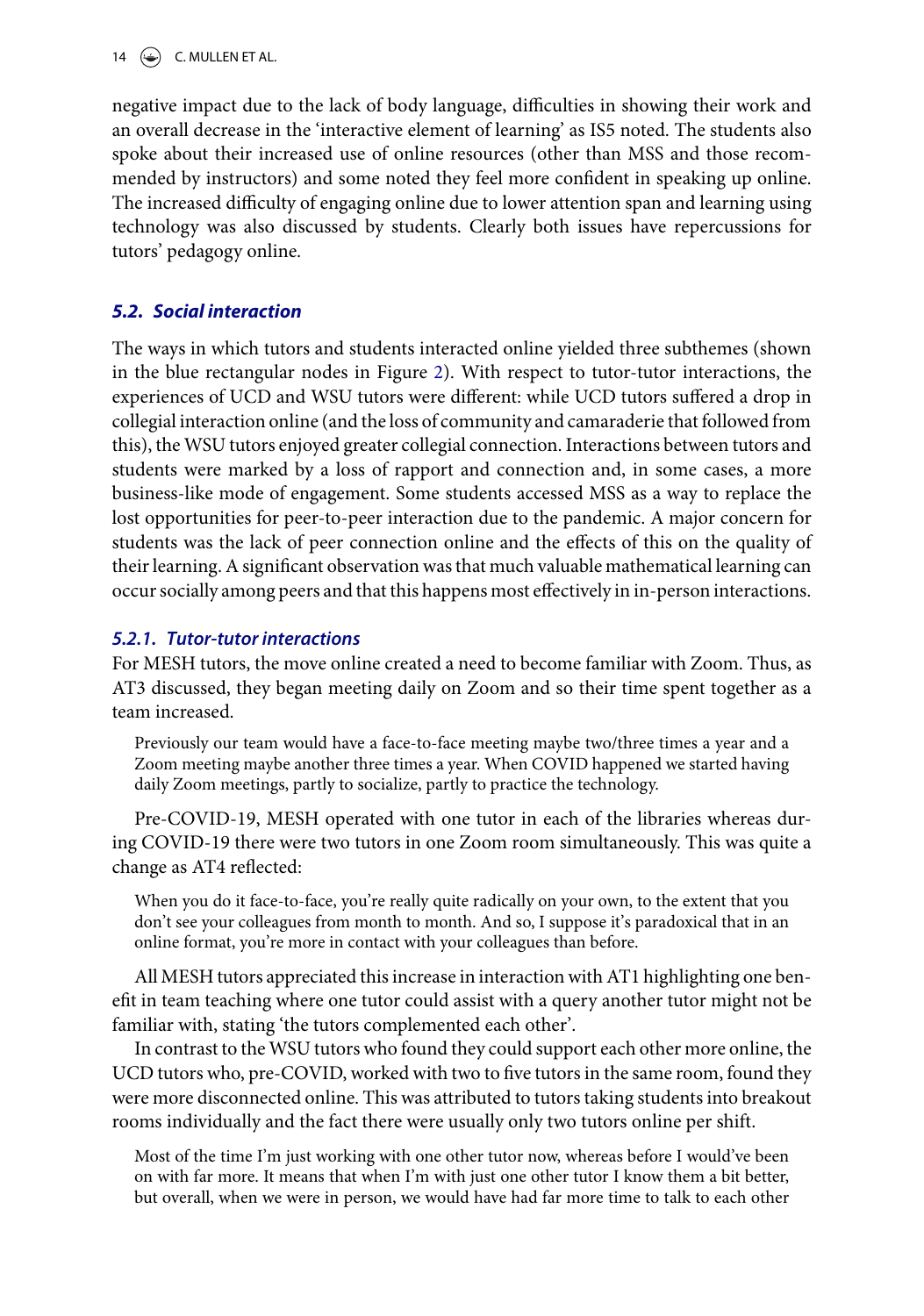and say, "Oh, are you good with Python? Do you want to swap?" whereas now it's harder to have contact with two people at one time in two separate chat bars and in person. So I talked to them less overall, which is sad. (IT1)

Tutors at UCD were used to and appreciated collaborating but found it difficult to do this online due to the added digital barriers as IT2 discussed:

If you've a quick question for another tutor it's a lot more difficult, whereas before you would be interrupting but it wouldn't feel as much like an interruption because you're not leaving your room, breaking into their room, and then asking them a question. So I would be more hesitant, if I have a problem, to ask other tutors now. I think there is also less interaction when, it's not as busy in the MSC, because it's a lot easier to just mute your mic and go off and do other work ... Whereas when you're actually in the MSC you'd just sit around chatting if that ever happened.

The social element of working as a MSC tutor has been negatively impacted with many tutors in agreement with IT2. IT6 was saddened by the loss of community and IT3 noted that while the work is still being done there is less camaraderie between tutors.

Communication is definitely still there when it needs to be to get work done and problems solved. ... But in terms of general upbeat feeling about work and general happiness surrounded by friends and stuff, definitely there is not as much.

The Irish students also noted reduced interaction online between UCD tutors, in comparison to in-centre.

They're [tutors] obviously in the same room. Like last year if they couldn't get something they'd call one of the others. Whereas now, I was online and one of them didn't know what to do, and he had to go email another one to ask and we're sitting waiting, and it was very different. (IS5)

## *5.2.2. Tutors' and students' interactions different*

Tutors also reported loss of rapport with students. IT6 found themselves 'cracking more jokes and just trying to get the morale up' because interacting with students could be 'weird'. AT4 noted students were:

more business-like over Zoom. . . . I have a lot of regulars face-to-face, you get to know them and start talking about life . . . And then you might even continue just talking to people until the next student comes in. But you found that because there were more students [waiting] and because, I suppose in the back of the mind you've got the person who's the host thinking what's that person doing in that breakout room, and so you tend to be more focussed and business-like about your interactions.

IT1 reflected that while interacting with one student online is manageable, two or more students simultaneously was difficult:

It works well when you see one person. When you see two, it almost loses its effect then, but when you have a group of people online and you're trying to help each of them, because, tutoring is slightly different to lecturing or teaching, you want everyone to be interacting. It gets too messy and it doesn't work as well. Whereas in person that was fine.

Students, however, were not using MSS in groups as much online according to their tutors.

There are far fewer groups of students. ... I guess some of them will show up as half a social thing and half as a students' thing. They show up with two/three friends and get help but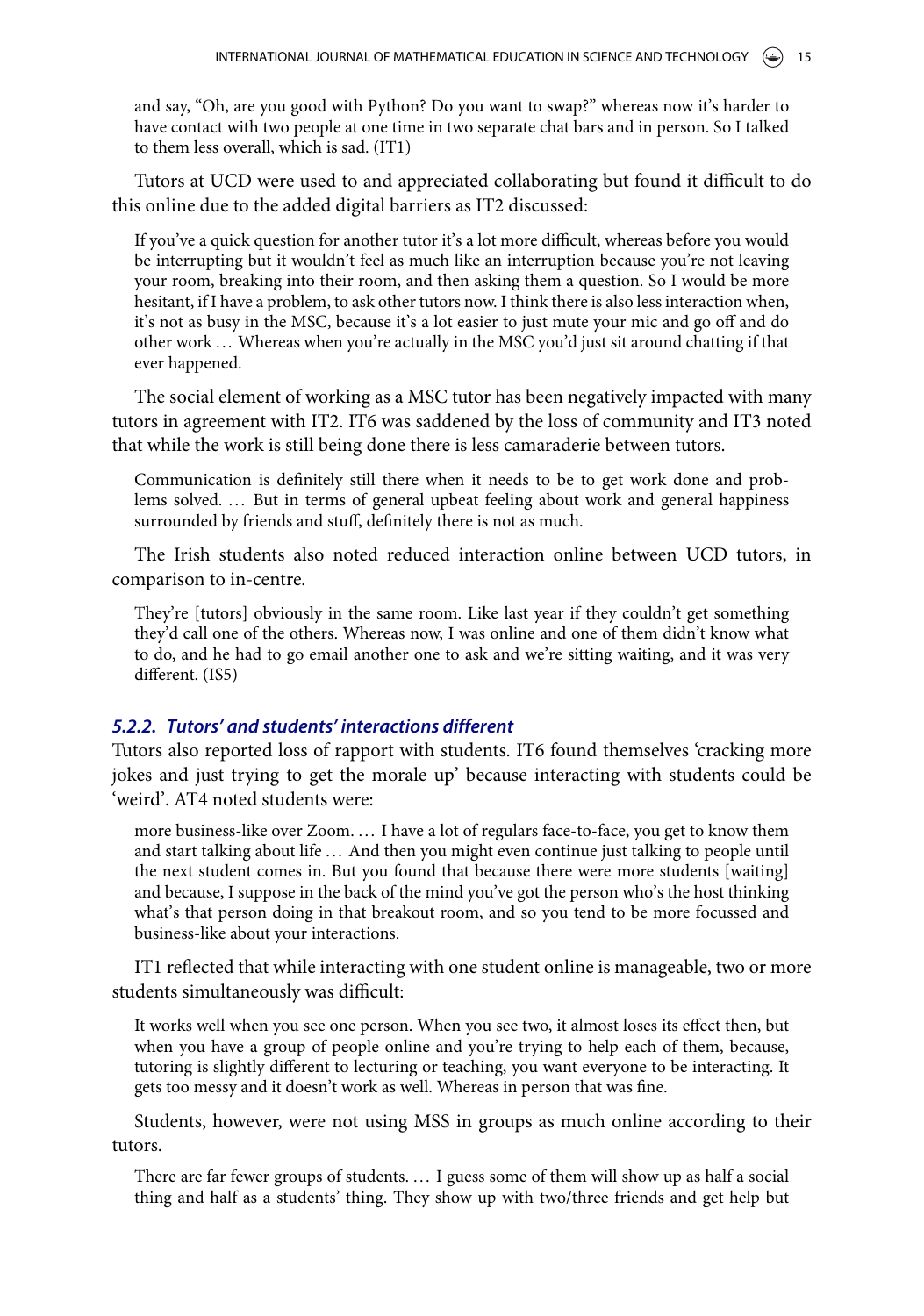## 16  $\left(\frac{1}{2}\right)$  C. MULLEN ET AL.

they're not really doing that any more. The only way you end up working in a group is that if there are several people from the same module there who don't necessarily know each other. They just happen to be there for the same module. (IT2)

IT4 believed that lack of interaction among students was a major problem with online learning, and led to 'bewildered and lost' students.

Students spoke extensively about the loss of connection with their peers and tutors/lecturers caused by moving online. AS3, talking about this new disembodied relationship with their instructors, said:

You don't have that personal connection as such. There is a little bit of human taken away from it. So, it's not as ... well still friendly, but ... you haven't got that next level of communication. You haven't got the body language. I wouldn't go as far as saying I am disconnected, but it's just not as connected.

# *5.2.3. Decreased student-student interaction*

Most comments on social interactions were students who spoke about the lack of peer interaction online.

We don't actually talk much to other students so whether in a lecture or whatever, there's not much interaction ... unless workshops, we try to do our best, but you can see there's a reservation in people. (AS1)

AS5 discussed how they use MESH more because they found themselves unable to connect with their peers online. AS6 too appreciated MESH, as that was the only opportunity they had to interact with fellow students:

The main thing is mostly you don't interact with students. Okay, other than the MESH workshops . . . they're the only ones where they let you interact with other students, so it helps you to learn which it does. But generally speaking, in all my university classes there's no interaction whatsoever. And they [instructors] even turn off the chat bar function.

However, student experience of interactive online sessions varied with AS7 finding their peers were less committed to interacting online:

Contributors don't turn on the camera and they even hesitate to type in chat. When you're in a physical environment that's a more collaborative environment. There's no black screen to hide behind. You've already mentally committed yourself to being there. So if you're in the classroom and you're already there, you're committed to at least learning. . . . When you're in person, you can't ignore a question for 5, 10 minutes, get back to that later. That happens in the online collaborative environment, there's no commitment, or there's less commitment because you have to be committed to at least be there in the first place, but . . . commitment is significantly less.

In contrast, AS4 enjoyed online socialization:

I think that when I'm online I can banter a little bit and just make jokes about other things, whereas in person most of my social interaction is telling people how to do the work. People ask questions of me and I'm a fairly smart guy and so I'm like "I'll help you".

AS3 found online MESH workshops to be similar to on-campus workshops apart from an increased concern about interrupting their peers:

I did have one group session that was face-to-face with MESH and it was fairly similar because you take your problem, you do it, and then if you came to a problem you would say "Hey I've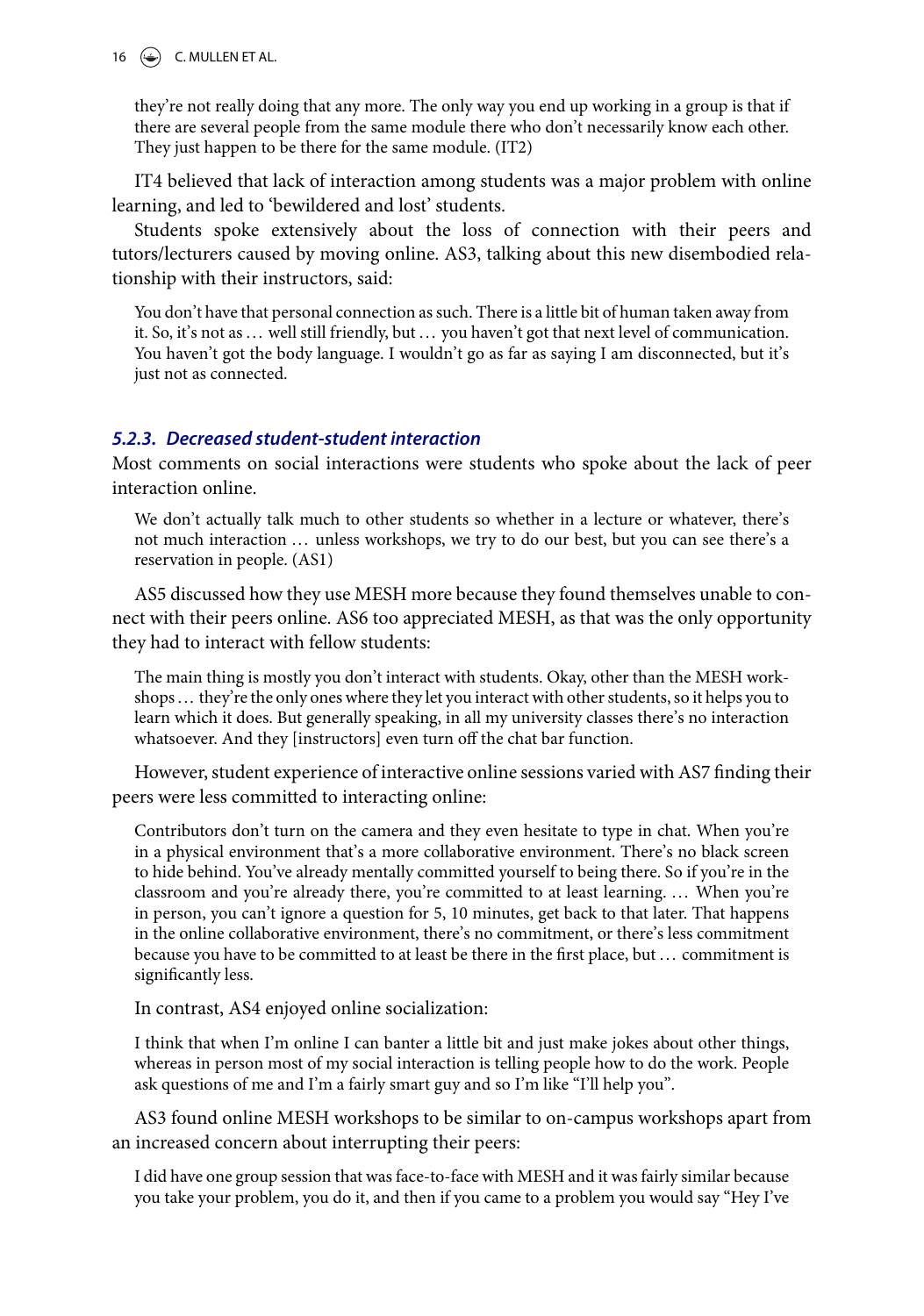got an issue, have a look at my working" and show it to the person next to you, whereas I think on Zoom you can do a similar thing, but I think you're more concerned about interrupting your peers.

IS4, on the other hand, described working with their peers online as difficult and very different from in person where they could easily discuss mathematical problems and found their peers explained potential points of confusion.

However online they found:

there is no option for a proper discussion and even through a screen it's still completely different because you're trying to get help and there could be connectivity issues and then they're sharing a screen and trying to write on the screen and then you're kind of writing on the screen too and it's just not good. (IS4)

Other students similarly reported that their peers aid their comprehension of mathematics in person.

I just feel like it's already harder to comprehend stuff when you're looking at a screen and not being interactive in person. When you are surrounded in class by everyone it's more easy to focus and understand what is being taught and engage. (IS6)

IS5 found that their mathematical learning was more peer-dependent than they realized:

One of the biggest things is none of us realized how learning maths is quite social in that when we're sitting in the lectures and tutorials, without realizing, we spoke to each other so much and, just even silly questions, came up in the tutorials. Whereas when you're on your own now, ... it's staring at the screen and you're like, I've no idea what's going on here.

IS5 expanded on this point of the importance of peer support saying:

a lot of my support before COVID came from my friends, without me knowing, in that we'd be sitting together at lunch and someone would be like, "Oh, do you know how to do that?" And you're just constantly listening to people, talking about stuff. So it went in without you realizing, whereas now it's like, you don't have that as much, ... if I don't actively go look online for someone to help me with my issues with questions, there's no other way to do it.

AS1 echoed IS5's sentiments on how peer-to-peer teaching used to occur more before COVID-19 noting that it has changed how they use MSS as a result, with a shift to seeking help individually:

Online we don't really work in groups as often as we used to do in the library where one person would just go in and seek help and then they teach all the other people in the group. And that's how we would learn, by teaching one another. What happens is that actually supports what you learn, that you're able to teach somebody else. And in this instance, we just have to go individually, because, it's hard to work in a group via Zoom.

Students also found that their peers aided their engagement with AS4 stating 'being in a group of my peers, like, not one-on-one, makes it a lot easier [to receive support]'. IS1, speaking for their fellow students said:

Others mentioned the loss of the classroom environment went against their concentration. Whereas if you are in a classroom environment you would be a bit more up and alert.

These reports of difficulty engaging due to a lack of peer interaction coupled with student accounts of poorer attention spans and mathematical comprehension difficulties clearly affected students' learning online.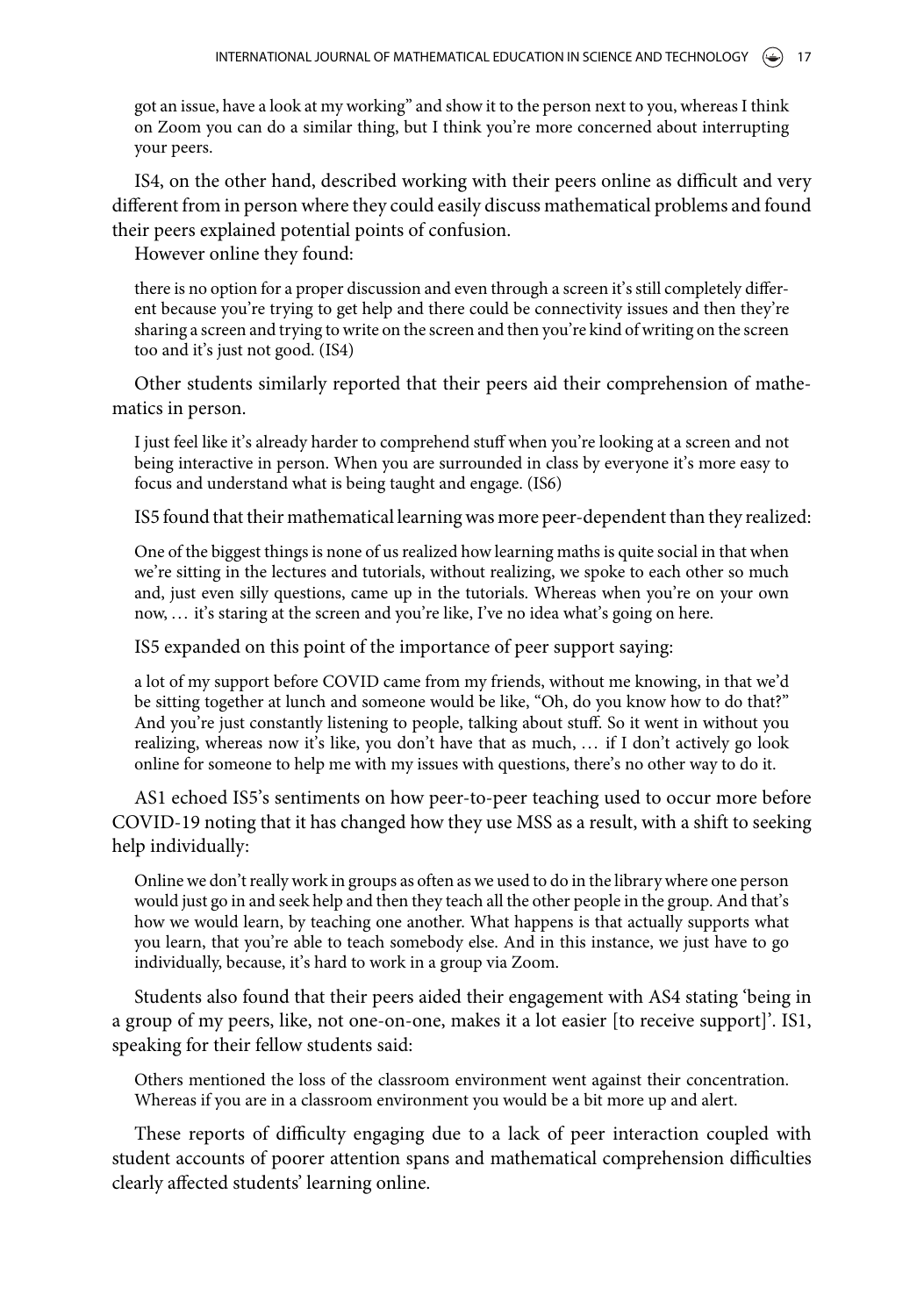18  $\left(\bigstar\right)$  C. MULLEN ET AL.

# *5.3. Usage of online MSS*

As mentioned in the background section, online MSS was significantly under utilized in comparison to its in-person format. The smaller number of students who did use online MSS was nonetheless very appreciative of it and praised the features that distinguished it from subject-based tutorials or lectures. For example, they noted the individualized, interactive and equitable nature of the support they received, and the fact that MSS tutors gave them more time to share and work through their problems.

# *5.3.1. One-on-one MSS appreciated*

Clearly the MSS provided by WSU and UCD aided students in what still proves to be a difficult learning environment. Some tutors reflected on this:

I get a lot more students who are willing to just have a conversation. They are not popping in wanting to get their answers and then leaving. They are more popping in, getting their answers, and then saying "How does this work for modules? How do I do this with certain exams? Who should I talk to about this? What do you think about x, y and z?" I think more so students like the idea that they can actually have a conversation with someone and maybe they feel a little bit daunted about asking a tutor or lecturer as they see them in a position that is way above them. ... not that the lecturers and tutors aren't friendly but it gives you a chance to be friendlier in the MSC. It's a little less formal. So overall they just have the chance to be a little bit more open about things that they are concerned about. And I think getting more one-to-one chat with someone who has probably gone through something similar in terms of their degree, tends to calm them down quite a bit. (IT3)

The students seemed to really appreciate the one-on-one interaction MSS provided. As IS1 commented:

I really felt in a privileged position there because it's like your own personal maths assistant and you can flesh out your problem in a completely frank way. I think sometimes in the classroom, somebody might be embarrassed . . . For me, that's the main difference, because sometimes you want more of the tutor's time and so the online support has been amazing.

IS2 and IS3, both identifying interactive learning as important, enjoyed how the MSC provided some interaction with IS3 saying the MSC is where they 'get the more hands on thing, even if it's not like in person'. IS5 explained that the MSC is:

the best way to ask the questions cause you have your mic on, you can describe what the problem is ... they have the whiteboards, so you can share documents, you can speak to them. It's more like you're equals, you're talking to them, it's a lot easier to communicate because it's just asking your question rather than trying to type the numbers and stuff.

UCD students found that there often was not enough time in large online tutorials to have all their questions answered and so they used the MSC. IS4 explained that they try to book in with their subject's tutor in the MSC and this has 'made me feel closer to the tutors because I have actually had more one-on-one time with them than in the tutorials'.

The WSU students were similarly appreciative of MESH with AS3 noting that it:

reinforced the idea that there are people there to help you, that they don't expect you to go through university just by yourself and lock yourself away and don't talk to anyone, if you've got a problem just keep working at it until you drive yourself insane. I think that they're doing it for us to reinforce that idea that, yes, we're actually here to help you.

AS2 also mentioned how MESH helped them and how enthusiastic the tutors were: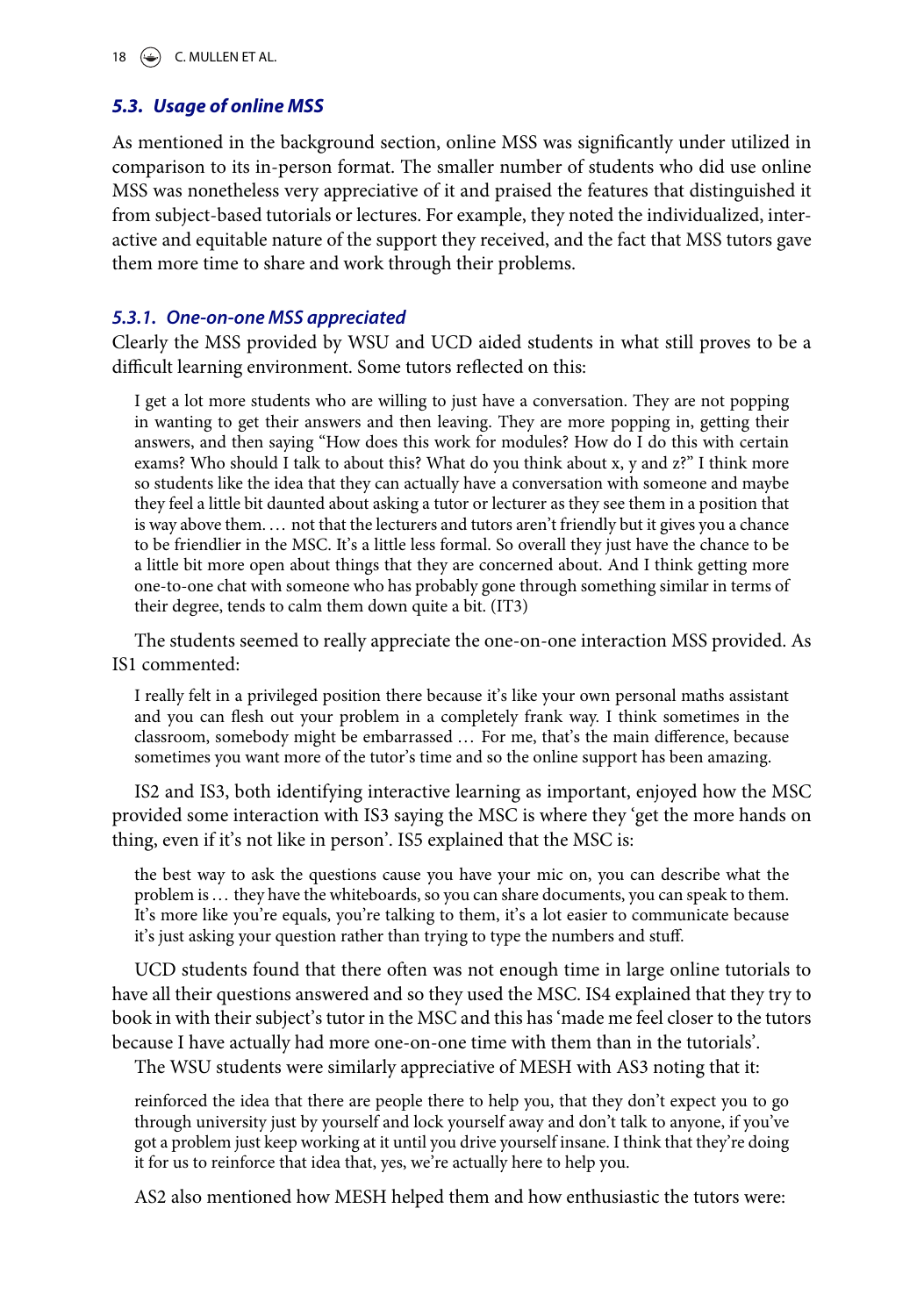It really helps to know that I've got a support network of just people who are there and are on standby to help me out. Yeah, especially getting the emails to me. I can just write them something and they helped me out; because they're really keen, when they jump online.

Online learning has brought much student appreciation for the service MSS provides despite the changes to pedagogy and social interaction.

### **6. Discussion**

The results indicate that the rapid move to online MSS has led to a range of pedagogical changes. These include a decrease of non-verbal communication leading to difficulty diagnosing students' issues; technological difficulties hindering communication; and struggles to determine students' knowledge of the topic(s) under discussion. This has negatively impacted the tutor-student discourse and forced tutors to utilize a didactic, rather than dialectic, style of teaching. The suggestion in Lowe et al. [\(2016\)](#page-25-9) of a reduction in student and tutor dialogue in online compared to in-person settings is explained in Bork and Rucks-Ahidiana [\(2013\)](#page-23-8) by the relative absence of 'socialisation processes' that allow deeper, 'multi-modal' connection between the parties (Smith et al., [2008\)](#page-26-6). The absence of in-person interaction allied with tutors' difficulty in accessing visual cues is just one of the communication issues highlighted in this paper that will require further research in the pursuit of effective online MSS.

One of the major strengths of MSS is that it affords opportunities for tutors to assist students with their queries and encourage independent learning by using students' thinking and getting students to 'hold the pen'. The evidence from this study indicates that, due to the transition to online tutoring, a more tutor-led approach was adopted which may affect students' long-term learning as a less independent mindset is fostered. The perception of tutors' that it is mostly better-prepared students seeking help online could compound this problem. An implication of the tutor-led approach discussed in Lowe et al. [\(2016\)](#page-25-9) is that, in reducing opportunities for free dialogue, it increases the 'structure' of online lessons. A finding of the review in Martin et al. [\(2020\)](#page-25-12) (and references therein) is not only that learning strategies such as time management, metacognition, goal setting and effort regulation correlate positively with academic success, but that there is also a 'positive relationship between a learner's self-regulation and interaction ... communication and collaboration' (p. 9). A mitigating factor is that many students have the ability to turn on cameras and provide tutors with some pedagogically beneficial non-verbal communication cues. However, this requires careful negotiation by tutors as not all students may be in a position to have cameras on.

MSS tutors benefited from increased ease of access to online resources while tutoring online but were concerned about how students were using such materials. Tutors' pedagogical choices are affected by students' knowledge and they feel there is a need and responsibility to guide students in appropriate resource selection.

It is clear that online MSS requires a different set of pedagogical and technological skills. Common techniques such as giving students thinking time are harder to implement. Thus research into appropriate tools and techniques for online MSS is needed to inform staff development. Training in the management of one-on-one and especially student group interactions could prove to be beneficial for MSS tutors, with a couple of caveats: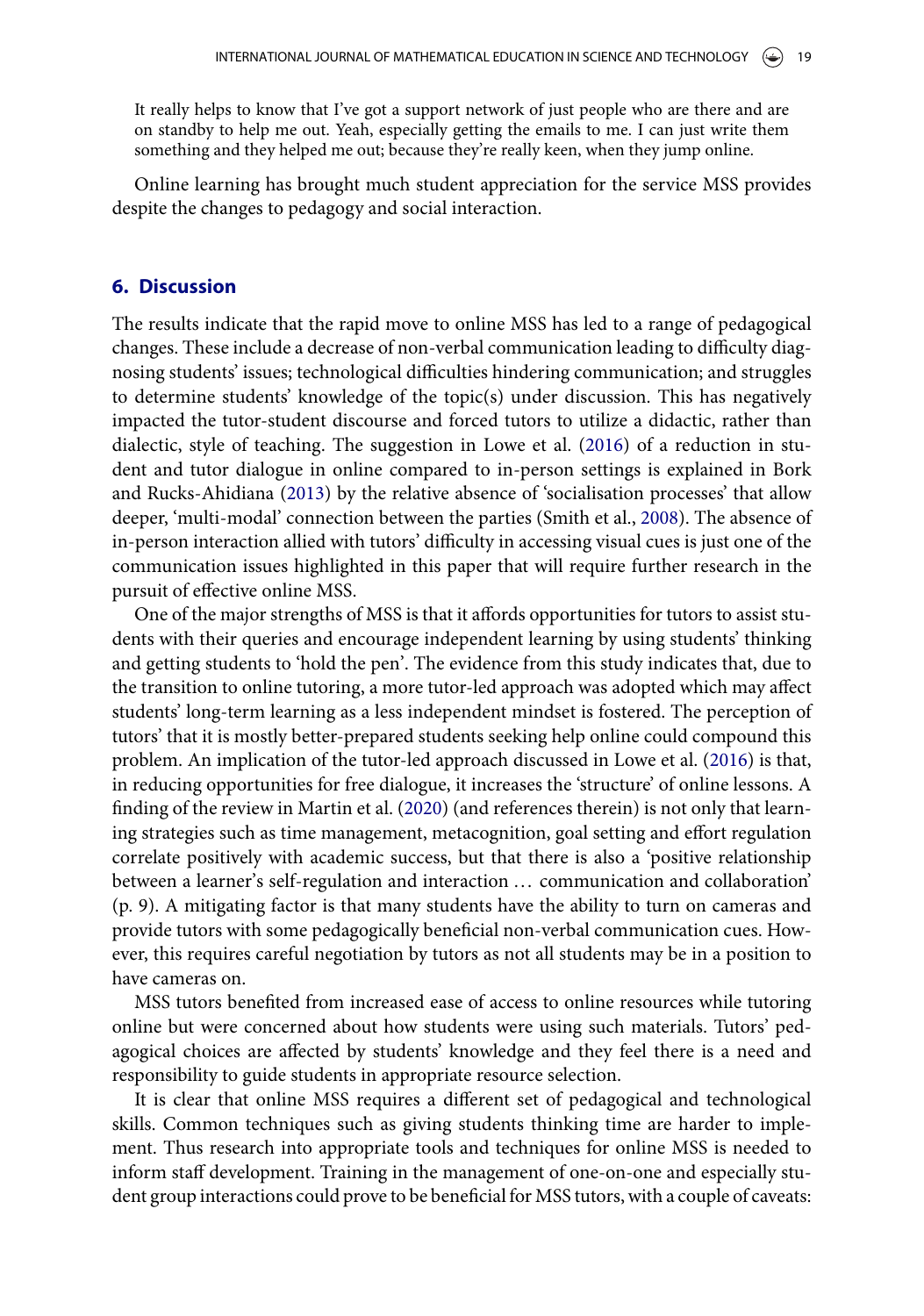any institutional support should be discipline-specific and do more than merely reassemble traditional approaches (Trenholm, [2013\)](#page-26-5). As emphasized in Hodds [\(2020\)](#page-24-7) and Johns and Mills [\(2021\)](#page-24-4), all participants should have access to technologies required for their online learning and teaching, including a device suitable for writing mathematics (for example, a tablet).

The tutor and student responses comparing the nature and importance of social interaction in online and in-person MSS have revealed some strong themes. The most prominent theme was a perception of the relative disconnectedness of the online teaching and learning experience. Tutors reported struggling to engage with disembodied students, whose online presence was often reduced to stilted Zoom chat, or faceless audio. Students complained about the loss of casual in-person interactions that would happen in classroom settings or incidental social situations outside of class. This is not surprising given the findings of the Australian Student Experience Survey, which received responses from 280,301 students in 2020. Compared to 2019, there was a large drop in learner engagement (16 percentage points), and in working with other students as part of university study (14 percentage points) (The Social Research Centre, [2021\)](#page-26-16). Again this interaction loss is concerning, especially given the role of social interaction in enabling deep learning (Johnson & Johnson, [1987;](#page-24-15) Kreijns et al., [2003\)](#page-24-14), and a strong sense of community and connection (Händel et al., [2020\)](#page-24-16).

<span id="page-20-0"></span>Alongside this generally negative set of attitudes were some rays of light. Students appreciated moments of informal interaction with their peers online, and were grateful for any opportunity to communicate with friends. WSU tutors appreciated the enhanced collegiality that came from more frequent interactions with their fellow tutors in Zoom, and the wider opportunity for co-teaching online – particularly as it was possible to accommodate tutors' subject specializations.

In contrast to WSU tutors, UCD tutors' observations about collegial interaction online highlight what has been lost: incidental conversation that would happen during 'down time' in in-person MSS sessions; camaraderie and a sense of community. It must be noted that WSU and UCD staff worked differently before the move to online MSS. Because of the multi-campus nature of WSU, tutors worked in isolation when on campus, whereas multiple UCD tutors worked in the same room as their colleagues simultaneously. Online, both tutor groups had similar levels of contact with their colleagues; this meant an increase in contact for WSU tutors and a decrease for their UCD counterparts.

Student-tutor contact also both increased and decreased, depending on the circumstances. Some tutors noted a lack of rapport with students and being more 'business-like'. In contrast, other tutors reported students wanting to stay on and chat about other aspects of university life. This may be due to students' lack of peer interaction, the fact that they didn't present as much to online MSS in groups and the individual nature of online learning.

For their part, students working in groups in online MSS reported a subdued atmosphere, affected by their peers' reluctance to contribute to public discussion or even allow themselves to be engaged. This was frustrating for some respondents, who felt that a seemingly sparsely populated learning environment diminished collaboration. The effect of this in limiting opportunity for socially-mediated learning (Johnson & Johnson, [1987\)](#page-24-15) might have equity implications in favouring students better adjusted to self-regulated learning, for example (Protopsaltis & Baumi, [2019\)](#page-26-9). They also described the benefits of being physically proximate to other students, and tutors, in in-person settings. Such benefits included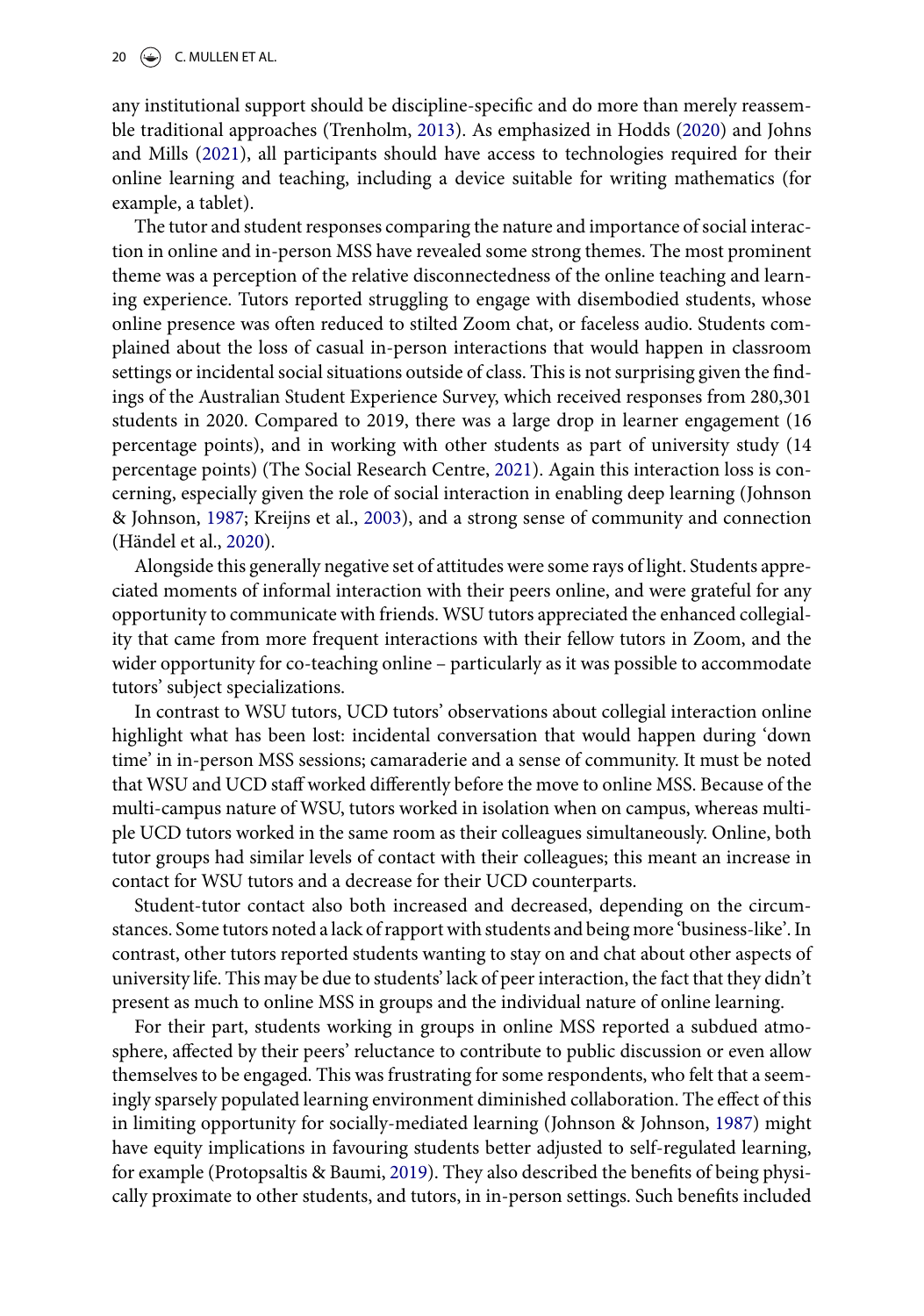stronger mental commitment, improved focus and – in the absence of technology-created distractions – deeper concentration and a sense of continuity through the lesson.

A related, striking, observation on this theme was the extent to which mathematical learning is social. Students admitted to being unaware, until COVID-19, of what was gained from their peers on campus in terms of the implicit or 'accidental' learning that happens in this environment. This resonates with Meehan and Howard [\(2020\)](#page-25-13), where students noted that they 'missed the easy interactions with peers and lecturers that they enjoyed pre-COVID' and the 'the negative impact this absence had on their learning' (p. 24). For mathematics educators forced to practice online, this presents a challenge. There is potentially much 'hidden' or 'osmotic' learning that happens in in-person contexts, where complex and subtle social dynamics can aid students' alertness, concentration, commitment and readiness to learn. Such contexts also foster an open attitude to learning, where fellow students are recognized, present and available to offer peer support or simply human companionship. Opportunities should be created for students to interact informally online to replace some of the informal face-to-face contact, and recognize the value of social interaction in students' intellectual development (Sorensen & Donovan, [2017\)](#page-26-14).

While obviously missing their peers and lecturers, students clearly appreciated the opportunity to talk directly to MSS tutors one-on-one. MSS is different to timetabled forms of learning due to its focus on personalized interaction, which is doubly valued by students in the online setting. Appreciation for tutors' enthusiasm and positivity was evident from students' reports. WSU students praised MESH workshops as one of the only places where they were permitted and encouraged to talk to each other. In general MSS has always been a highly appreciated student service but the limitations of online learning have brought this into sharper focus for the students.

# **7. Conclusion**

In the COVID-19 era, much has been learned about what is possible in the realm of teaching, supporting and learning mathematics online. This study has shown that, despite the different circumstances of the two institutions, the impact of the pandemic-enforced move online on MSS tutors and students was largely similar. The themes of pedagogical changes, social interaction and student appreciation of MSS have all highlighted the shared desire among staff and students for connection and communication.

The one-on-one interaction that is a key feature of MSS was very much appreciated by students who came to realize the value of lost in-person peer-to-peer learning. Tutors struggled pedagogically due to the loss of non-verbal communication with students and the inability to see students' prior work or understand their questions due to technological issues. Moving forward, tutors' online pedagogical training and organization of peer-learning opportunities for students should be key priorities for MSS best practice. The benefits of on-campus interactions for tutors and students are clearly evident and cannot be overlooked in any institutional expansion of online MSS. This study has shown that in general these benefits were not replicated in the online setting enforced by the pandemic. Thus, as most higher education institutions intend to continue with some form of hybrid MSS post-pandemic (Hodds, [2020\)](#page-24-7) further research is required to explore how this might be achieved.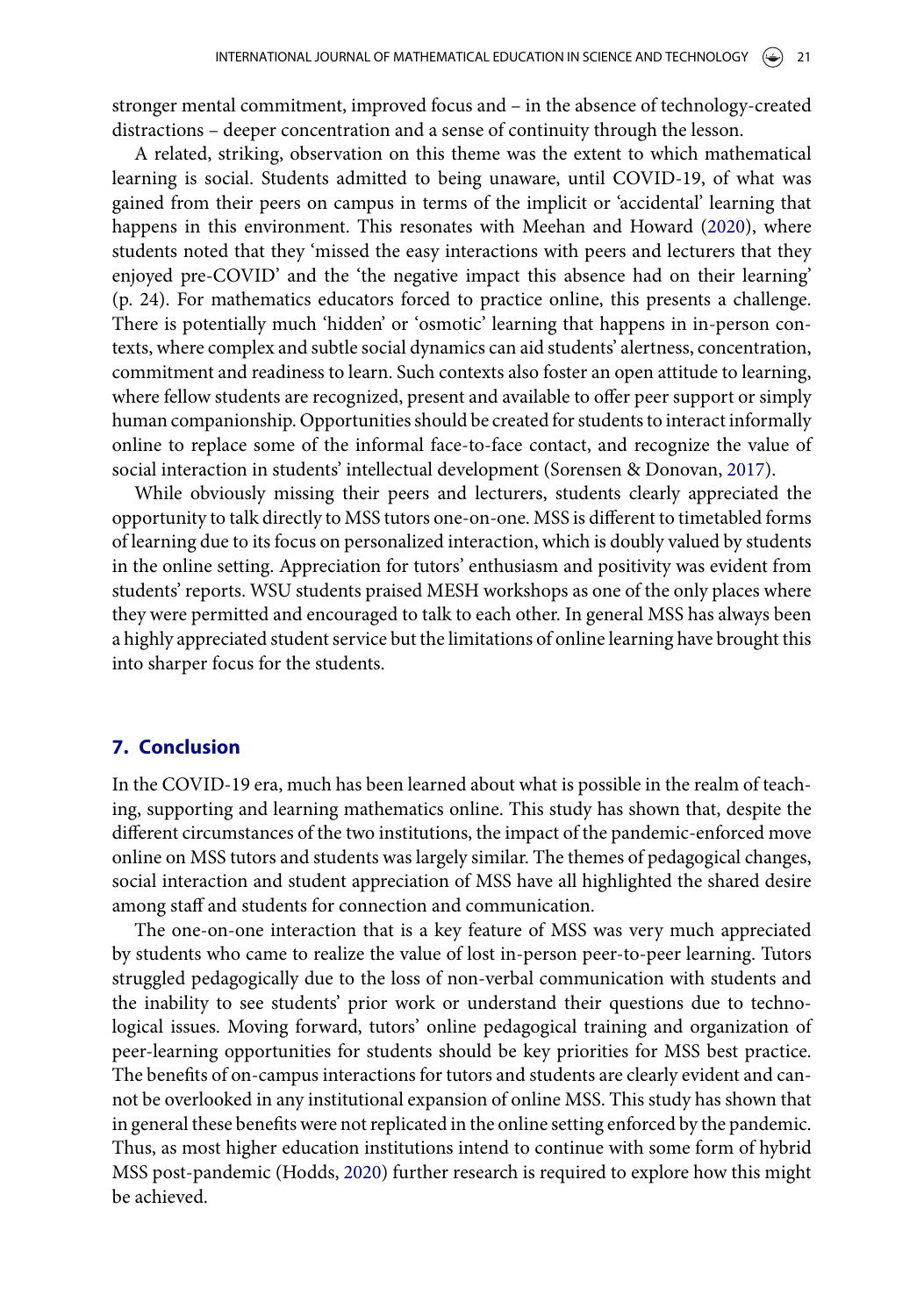22  $\left(\bigstar\right)$  C. MULLEN ET AL.

Potential research questions stemming from this study include: is it possible to characterize optimal online MSS pedagogy?; if so, do MSS tutors have the necessary skills and access to relevant training to reach this level?; how can the peer-to-peer social interaction that is important to students and their learning, be addressed in online MSS? It will be important to monitor the aspects of MSS relating to pedagogy, social interaction and student appreciation as MSS develops post-pandemic.

In conclusion, this paper documents the experiences of MSS students and tutors during the early days after the rapid transition to online tutoring and learning. While the findings may not be surprising to MSS practitioners it is nonetheless important to highlight these issues to aid the future development of MSS.

# **Notes**

- <span id="page-22-2"></span>[1. I](#page-2-0)ntroduced in 2012, the Bonus Points initiative meant mathematics was afforded unique status as a subject for school leavers with an extra 25 points (from a maximum of 100) being awarded for a passing grade (at least 40%).
- <span id="page-22-5"></span>[2. I](#page-6-0)n this paper 'subject' refers to what is sometimes called 'unit' in Australia and 'module' in Ireland where both terms refer to a standard unit of an instructional section within a university programme, that is a 'self-contained' component of instruction.

# **Acknowledgements**

We would like to thank the students and tutors from both institutions for agreeing to participate in this study. We would also like to thank Carmel Coady for carefully reading the paper and giving useful feedback.

# **Disclosure statement**

No potential conflict of interest was reported by the authors.

# **ORCID**

*Claire Mullen* <http://orcid.org/0000-0002-4118-9247> Anthony Cronin<sup>®</sup> <http://orcid.org/0000-0001-6115-1564> *Leanne Rylands* <http://orcid.org/0000-0002-1908-8706> *Donald Shearman* <http://orcid.org/0000-0003-0362-5869>

# **References**

- <span id="page-22-3"></span>Ahmed, S., Davidson, P., Durkacz, K., Macdonald, C., Richard, M., & Walker, A. [\(2018\)](#page-3-0). The provision of mathematics and statistics support in Scottish higher education institutions (2017) – a comparative study by the Scottish mathematics support network. *MSOR Connections*, *16*(3), 5–19. <https://doi.org/10.21100/msor.v16i3>
- <span id="page-22-4"></span>Arbaugh, J. B., Cleveland-Innes, M., Diaz, S. R., Garrison, D. R., Ice, P., Richardson, J. C., & Swan, K. P. [\(2008\)](#page-5-0). Developing a community of inquiry instrument: Testing a measure of the community of inquiry framework using a multi-institutional sample. *The Internet and Higher Education*, *11*(3–4), 133–136. <https://doi.org/10.1016/j.iheduc.2008.06.003>
- <span id="page-22-0"></span>Barrington, F., & Brown, P. [\(2014\)](#page-2-1). AMSI monitoring of participation in Year 12 mathematics. *[Gazette of the Australian Mathematical Society](https://austms.org.au/publications/gazette/gazette-past-issues/)*, *41*(4), 221–226. https://austms.org.au/publications/ gazette/gazette-past-issues/
- <span id="page-22-1"></span>Belward, S., Matthews, K., Rylands, L., Coady, C., Adams, P., & Simbag, V. [\(2011\)](#page-2-2). A study of the Australian tertiary sector's portrayed view of the relevance of quantitative skills in science. In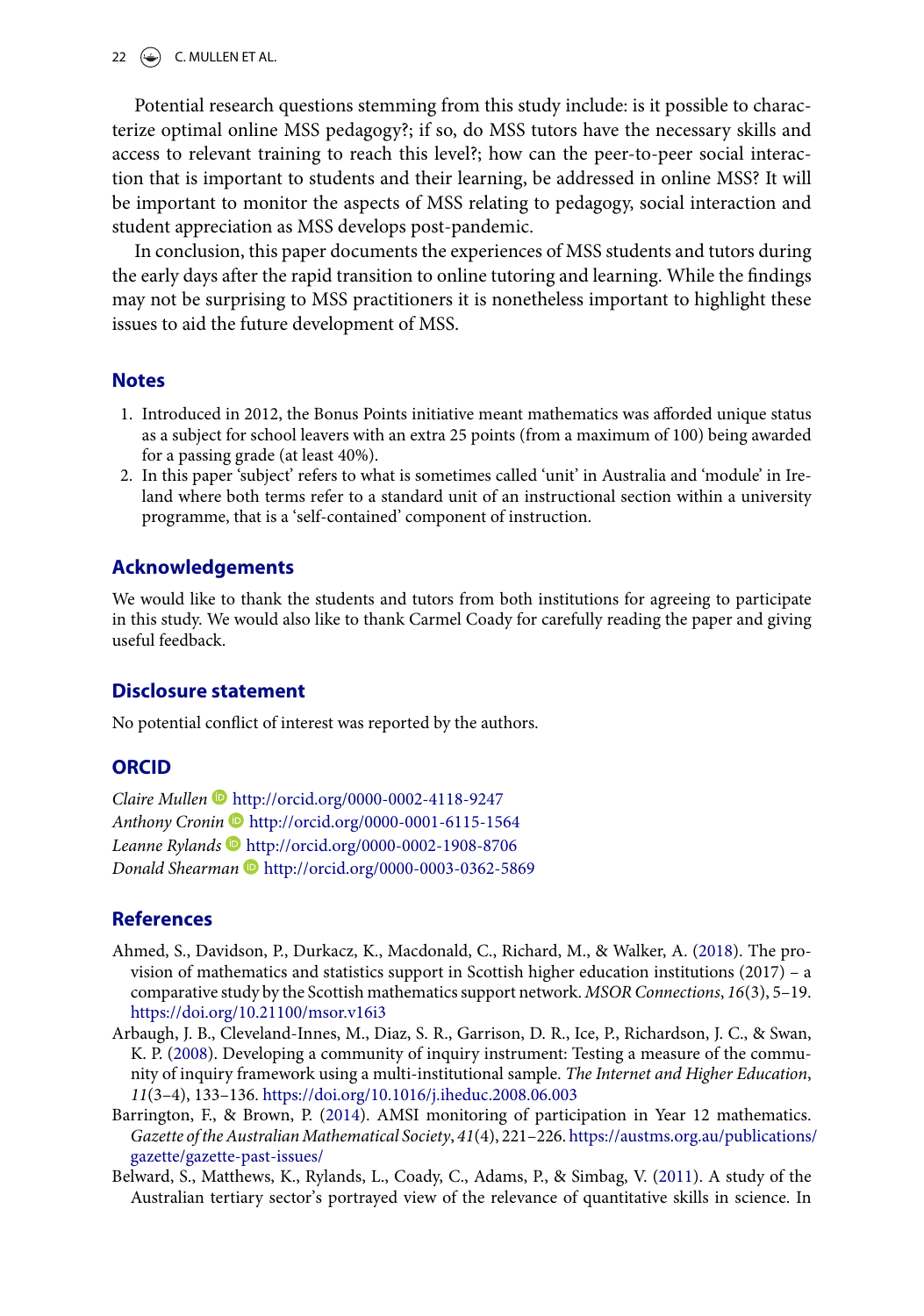J. Clark, B. Kissane, J. Mousley, T. Spencer, & S. Thornton (Eds.), *Mathematics: Traditions and (new) practices* (pp. 107–114). The Australian Association of Mathematics Teachers Inc. and the Mathematics Education Research Group of Australasia Inc.

- <span id="page-23-13"></span>Benson, R., & Samarawickrema, G. [\(2009\)](#page-5-1). Addressing the context of e-learning: Using transactional [distance theory to inform design.](https://doi.org/10.1080/01587910902845972) *Distance Education*, *30*(1), 5–21. https://doi.org/10.1080/0158791 0902845972
- <span id="page-23-8"></span>Bork, R. J. H., & Rucks-Ahidiana, Z. [\(2013\)](#page-4-0). *Role ambiguity in online courses: An analysis of student and instructor expectations* (CCRC Working Paper No. 64). Columbia University, Teachers College, Community College Research Center.
- <span id="page-23-11"></span>Bower, M., Dalgarno, B., Kennedy, G. E., Lee, M. J., & Kenney, J. [\(2015\)](#page-5-2). Design and implementation factors in blended synchronous learning environments: Outcomes from a cross-case analysis. *Computers & Education*, *86*, 1–17. <https://doi.org/10.1016/j.compedu.2015.03.006>
- <span id="page-23-14"></span>Braun, V., & Clarke, V. [\(2006\)](#page-8-1). Using thematic analysis in psychology. *Qualitative Research in Psychology*, *3*(2), 77–101. <https://doi.org/10.1191/1478088706qp063oa>
- <span id="page-23-1"></span>Bressoud, D., Mesa, V., & Rasmussen, C. [\(2015\)](#page-3-1). *Insights and recommendations from the MAA national study of calculus*. Washington, DC, USA. Retrieved from https://www.maa.org/sites/ [default/files/pdf/cspcc/InsightsandRecommendations.pdf](https://www.maa.org/sites/default/files/pdf/cspcc/InsightsandRecommendations.pdf)
- <span id="page-23-9"></span>Broadbent, J., & Poon, W. [\(2015\)](#page-4-1). Self-regulated learning strategies & academic achievement in online higher education learning environments: A systematic review. *The Internet and Higher Education*, *27*, 1–13. <https://doi.org/10.1016/j.iheduc.2015.04.007>
- <span id="page-23-7"></span>Carrillo, C., & Flores, M. A. [\(2020\)](#page-4-2). COVID-19 and teacher education: A literature review of online teaching and learning practices. *European Journal of Teacher Education*, *43*(4), 466–487. <https://doi.org/10.1080/02619768.2020.1821184>
- <span id="page-23-12"></span>Cassibba, R., Ferrarello, D., Mammana, M. F., Musso, P., Pennisi, M., & Taranto, E. [\(2021\)](#page-5-3). Teaching mathematics at distance: A challenge for universities. *Education Sciences*, *11*(1), 1–20. <https://doi.org/10.3390/educsci11010001>
- <span id="page-23-10"></span>Coupland, M., Dunn, P. K., Galligan, L., Oates, G., & Trenholm, S. [\(2016\)](#page-4-3). Tertiary mathematics education. In K. Makar, S. Dole, J. Visnovska, M. Goos, A. Bennison, & K. Fry (Eds.), *Research in mathematics education in Australasia 2012–2015* (pp. 187–211). Springer. Retrieved from [https://doi.org/10.1007/978-981-10-1419-2\\_10](https://doi.org/10.1007/978-981-10-1419-2_10)
- <span id="page-23-2"></span>Cronin, A. [\(2019, November\)](#page-3-2). Supporting lecturers to monitor their students' learning and develop their practice through engaging with mathematics support centre feedback. In J. Pettigrew, L. Rylands, D. Shearman, & A. Yeung (Eds.), *Proceedings of the 12th Delta conference on the teaching and learning of undergraduate mathematics and statistics* (pp. 29–39). Western Sydney University, School of Computing, Engineering and Mathematics on behalf of the International Delta Steering Committee. Retrieved from <https://doi.org/10.26183/5d5f53ed9c926>
- <span id="page-23-5"></span>Cronin, A., & Breen, C. [\(2015\)](#page-3-3). Maximizing the impact of digital supports in mathematics learning support in higher education – an overview of the 9th annual IMLSN workshop. *MSOR Connections*, *14*(1), 11–17. Retrieved from <https://doi.org/10.21100/msor.v14i1>
- <span id="page-23-0"></span>Cronin, A., Cole, J., Clancy, M., Breen, C., & Ó Sé, D. [\(2016\)](#page-2-3).*An audit of mathematics learning support provision on the island of Ireland in 2015*. National Forum for the Enhancement of Teaching and Learning in Higher Education.
- <span id="page-23-3"></span>Cronin, A., Intepe, G., Shearman, D., & Sneyd, A. [\(2019\)](#page-3-4). Analysis using natural language processing of feedback data from two mathematics support centres. *International Journal of Mathematical Education in Science and Technology*, *50*(7), 1087–1103. [https://doi.org/10.1080/0020739X.2019.](https://doi.org/10.1080/0020739X.2019.1656831) 1656831
- <span id="page-23-4"></span>Cronin, A., & Meehan, M. [\(2020\)](#page-3-5). The utility of mathematics support centre feedback to lecturers of large first-year university mathematics courses. *International Journal of Mathematical Education in Science and Technology*. Advance online publication. [https://doi.org/10.1080/0020739X.2020.](https://doi.org/10.1080/0020739X.2020.1769757) 1769757
- <span id="page-23-6"></span>Dzator, M., & Dzator, J. [\(2020\)](#page-3-6). The impact of mathematics and statistics support at the Academic Learning Centre, Central Queensland University. *Teaching Mathematics and its Applications*, *39*(1), 13–28. <https://doi.org/10.1093/teamat/hry016>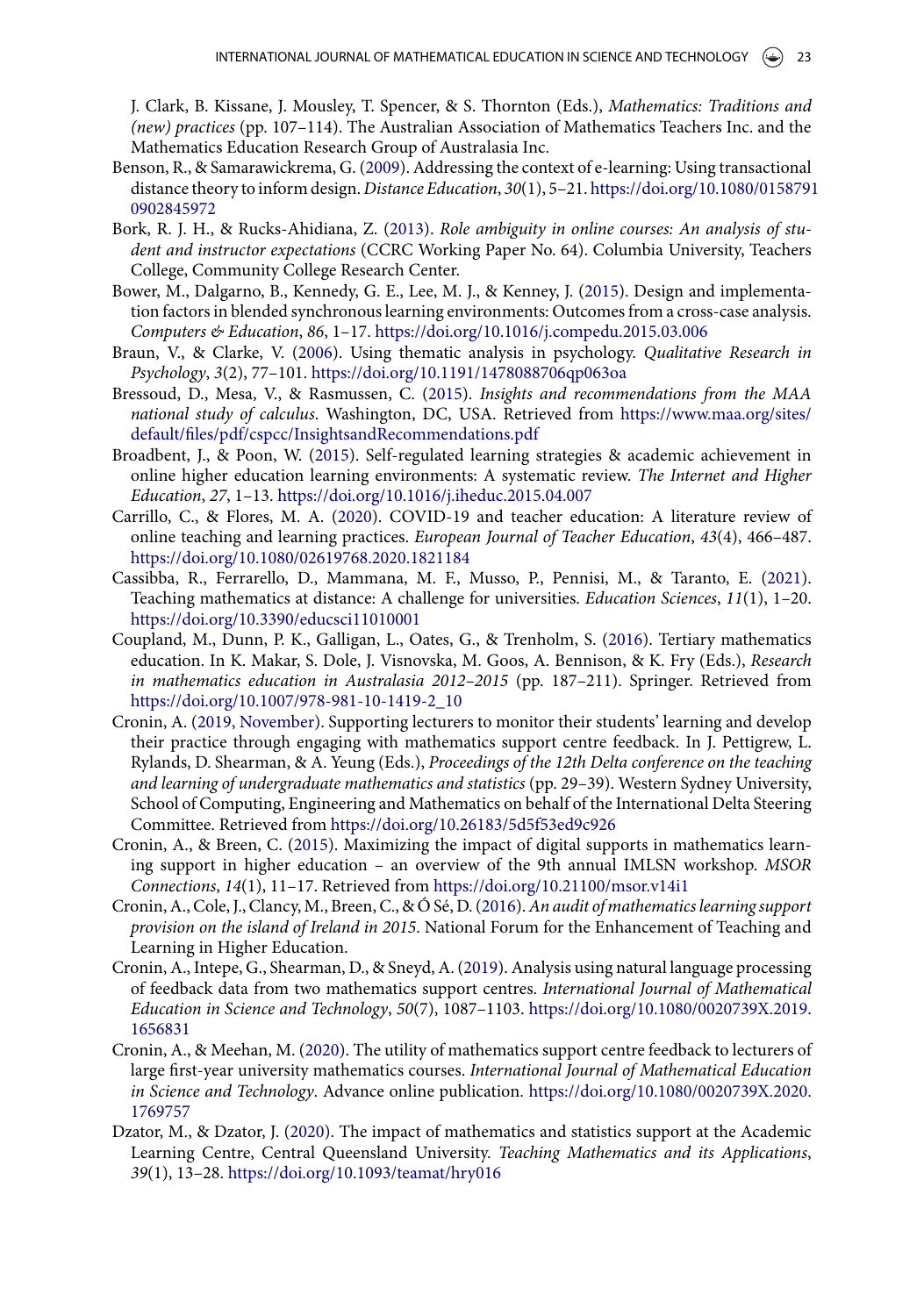24  $\left(\bigcirc\right)$  C. MULLEN ET AL.

- <span id="page-24-1"></span>Forgasz, H. J. [\(2006\)](#page-2-4). *Australian year 12 mathematics enrolments: Patterns and trends – past and present*. [https://amsi.org.au/?publications=australian-year-12-mathematics-enrolments](https://amsi.org.au/?publications=australian-year-12-mathematics-enrolments-patterns-trends-past-present)patterns-trends-past-present
- <span id="page-24-12"></span>Garrison, D. R. [\(1993\)](#page-5-4). Quality and access in distance education: Theoretical considerations. In D. Keegan (Ed.), *Theoretical principles of distance education* (pp. 9–21). Routledge.
- <span id="page-24-18"></span>Garrison, D. R., Anderson, T., & Archer, W. [\(2000\)](#page-6-1). Critical inquiry in a text-based environment: Computer conferencing in higher education. *The Internet and Higher Education*, *2*(2–3), 87–105. [https://doi.org/10.1016/S1096-7516\(00\)00016-6](https://doi.org/10.1016/S1096-7516(00)00016-6)
- <span id="page-24-8"></span>Gaytan, J. [\(2015\)](#page-4-4). Comparing faculty and student perceptions regarding factors that affect student retention in online education. *American Journal of Distance Education*, *29*(1), 56–66. <https://doi.org/10.1080/08923647.2015.994365>
- <span id="page-24-2"></span>Gill, O., O'Donoghue, J., Faulkner, F., & Hannigan, A. [\(2010\)](#page-2-5). Trends in performance of science and technology students (1997–2008) in Ireland. *International Journal of Mathematical Education in Science and Technology*, *41*(3), 323–339. <https://doi.org/10.1080/00207390903477426>
- <span id="page-24-17"></span>Grove, M., & Croft, T. [\(2019\)](#page-5-5). Learning to be a postgraduate tutor in a mathematics support centre. *International Journal of Research in Undergraduate Mathematics Education*, *5*(2), 228–266. <https://doi.org/10.1007/s40753-019-00091-8>
- <span id="page-24-0"></span>Grove, M., Croft, T., & Lawson, D. [\(2020\)](#page-2-6). The extent and uptake of mathematics support in higher education: Results from the 2018 survey. *Teaching Mathematics and its Applications*, *39*(2), 86–104. <https://doi.org/10.1093/teamat/hrz009>
- <span id="page-24-16"></span>Händel, M., Stephan, M., Gläser-Zikuda, M., Kopp, B., Bedenlier, S., & Ziegler, A. [\(2020\)](#page-5-6). Digital readiness and its effects on higher education students' socio-emotional perceptions in the context of the COVID-19 pandemic. *Journal of Research on Technology in Education*. Advance online publication <https://doi.org/10.1080/15391523.2020.1846147>
- <span id="page-24-9"></span>Heyman, E. [\(2010\)](#page-4-5). Overcoming student retention issues in higher education online programs. *Online Journal of Distance Learning Administration*, *13*(4). <https://www.learntechlib.org/p/52610/>
- <span id="page-24-7"></span>Hodds, M. [\(2020, June\)](#page-3-7). *A report into the changes in Mathematics and Statistics support practices due to Covid-19*. The sigma Network.
- <span id="page-24-3"></span>Hourigan, M., & O'Donoghue, J. [\(2007\)](#page-2-7). Mathematical under-preparedness: The influence of the pre-tertiary mathematics experience on students' ability to make a successful transition to tertiary level mathematics courses in Ireland. *International Journal of Mathematical Education in Science and Technology*, *38*(4), 461–476. <https://doi.org/10.1080/00207390601129279>
- <span id="page-24-10"></span>Ituma, A. [\(2011\)](#page-4-6). An evaluation of students' perceptions and engagement with e-learning components in a campus based university. *Active Learning in Higher Education*, *12*(1), 57–68. <https://doi.org/10.1177/1469787410387722>
- <span id="page-24-5"></span>Jackson, D. C. [\(2020\)](#page-3-8). Sustainable multi-disciplinary mathematics support. *International Journal of Mathematical Education in Science and Technology*. Advance online publication. <https://doi.org/10.1080/0020739X.2020.1819572>
- <span id="page-24-6"></span>Jackson, D. C., & Johnson, E. [\(2013\)](#page-3-9). A hybrid model of mathematics support for science students emphasizing basic skills and discipline relevance. *International Journal of Mathematical Education in Science and Technology*, *44*(6), 846–864. <https://doi.org/10.1080/0020739X.2013.808769>
- <span id="page-24-11"></span>Jaggars, S. S. [\(2014\)](#page-4-7). Choosing between online and face-to-face courses: Community college student voices. *[American Journal of Distance Education](https://doi.org/10.1080/08923647.2014.867697)*, *28*(1), 27–38. https://doi.org/10.1080/08923647. 2014.867697
- <span id="page-24-4"></span>Johns, C., & Mills, M. [\(2021\)](#page-3-10). Online mathematics tutoring during the COVID-19 pandemic: Recommendations for best practices. *PRIMUS*, *31*(1), 99–117. [https://doi.org/10.1080/10511970.2020.](https://doi.org/10.1080/10511970.2020.1818336) 1818336
- <span id="page-24-15"></span>Johnson, D. W., & Johnson, R. T. [\(1987\)](#page-5-7). *Learning together and alone: Cooperative, competitive, and individualistic learning*. Prentice-Hall, Inc.
- <span id="page-24-13"></span>Jonassen, D., Davidson, M., Collins, M., Campbell, J., & Haag, B. B. [\(1995\)](#page-5-8). Constructivism and computer-mediated communication in distance education. *American Journal of Distance Education*, *9*(2), 7–26. <https://doi.org/10.1080/08923649509526885>
- <span id="page-24-14"></span>Kreijns, K., Kirschner, P. A., & Jochems, W. [\(2003\)](#page-5-9). Identifying the pitfalls for social interaction in computer-supported collaborative learning environments: A review of the research. *Computers in Human Behavior*, *19*(3), 335–353. [https://doi.org/10.1016/S0747-5632\(02\)00057-2](https://doi.org/10.1016/S0747-5632(02)00057-2)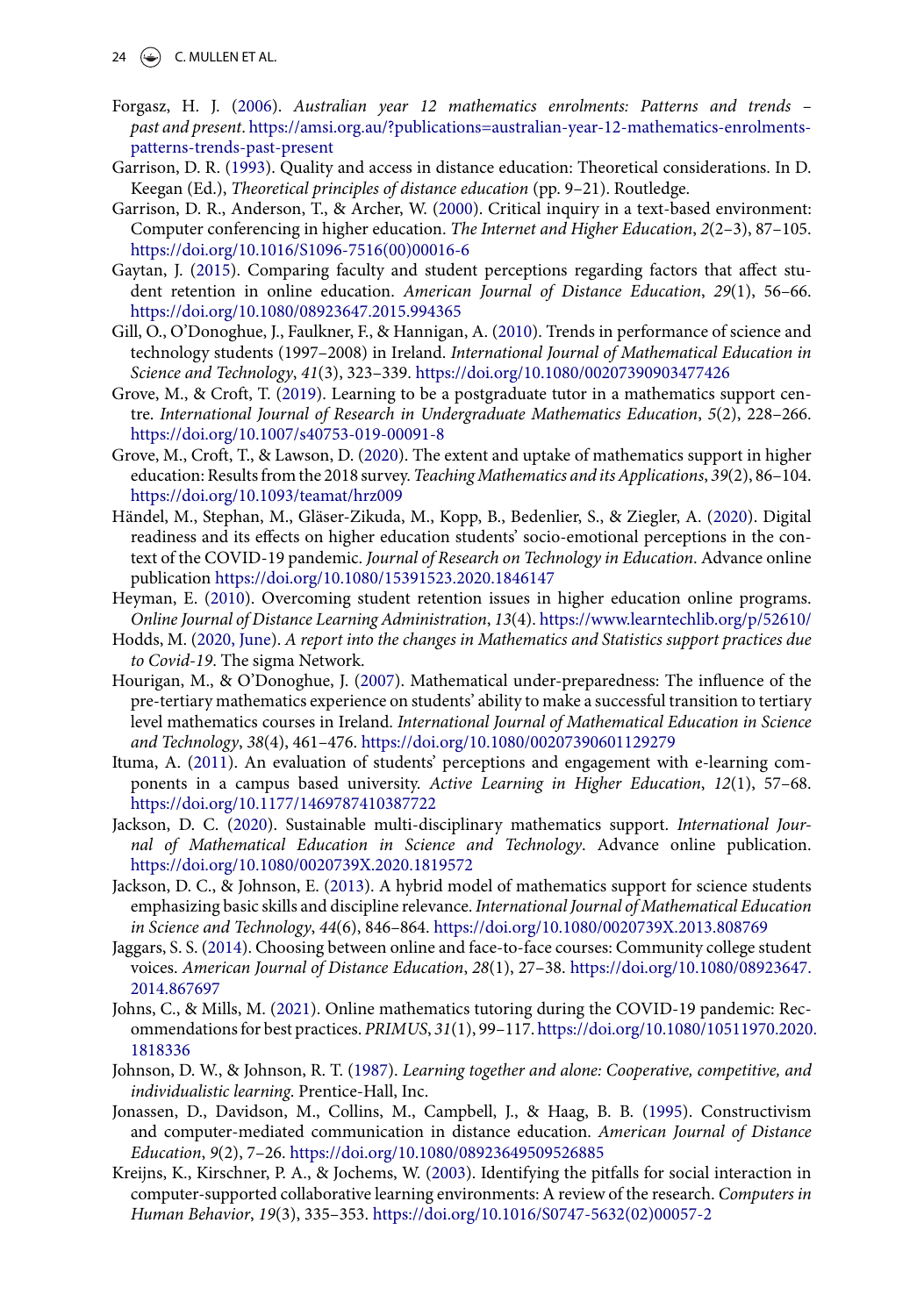- <span id="page-25-15"></span>Kyei-Blankson, L., Ntuli, E., & Donnelly, H. [\(2019\)](#page-5-10). Establishing the importance of interaction and presence to student learning in online environments. *Journal of Interactive Learning Research*, *30*(4), 539–560. <https://www.learntechlib.org/p/161956/>
- <span id="page-25-8"></span>Lattuca, L. R., & Stark, J. S. [\(1995\)](#page-4-8). Modifying the major: Discretionary thoughts from ten disciplines. *The Review of Higher Education*, *18*(3), 315–344. <https://doi.org/10.1353/rhe.1995.0017>
- <span id="page-25-3"></span>Lawson, D., & Croft, T. [\(2021\)](#page-2-8). Lessons for mathematics higher education from 25 years of mathematics support. In V. Durand-Gurrier, R. Hochmuth, E. Nardi, & C. Winsløw (Eds.), *Research and development in university mathematics education: Overview produced by the international network for didactic research in university mathematics* (pp. 22–40). Routledge.
- <span id="page-25-0"></span>Lawson, D., Grove, M., & Croft, T. [\(2020\)](#page-2-9). The evolution of mathematics support: A literature review. *International Journal of Mathematical Education in Science and Technology*, *51*(8), 1224–1254. <https://doi.org/10.1080/0020739X.2019.1662120>
- <span id="page-25-10"></span>Levy, D. [\(2020\)](#page-4-9). *Teaching effectively with Zoom: A practical guide to engage your students and help them learn*. LSC Communications.
- <span id="page-25-4"></span>Liebendörfer, M., Hochmuth, R., Biehler, R., Schaper, N., Kuklinski, C., Khellaf, S., Colberg, C., Schürmann, M., & Rothe, L. [\(2017\)](#page-2-10). A framework for goal dimensions of mathematics learning support in universities. In T. Dooley, & G. Gueudet (Eds.), *Proceedings of the tenth congress of the European society for research in mathematics education* (pp. 2177–2184). ERME.
- <span id="page-25-9"></span>Lowe, T., Mestel, B., & Wiliams, G. [\(2016\)](#page-4-10). Perceptions of online tutorials for distance learning in mathematics and computing. *[Research in Learning Technology](https://doi.org/10.3402/rlt.v24.30630)*, *24*. https://doi.org/10.3402/rlt.v24. 30630
- <span id="page-25-17"></span>Lowenthal, P. R., & Snelson, C. [\(2017\)](#page-6-2). In search of a better understanding of social presence: An investigation into how researchers define social presence. *Distance Education*, *38*(2), 141–159. <https://doi.org/10.1080/01587919.2017.1324727>
- <span id="page-25-11"></span>Ludwig-Hardman, S., & Dunlap, J. C. [\(2003\)](#page-4-11). Learner support services for online students: Scaffolding for success. *The International Review of Research in Open and Distributed Learning*, *4*(1). <https://doi.org/10.19173/irrodl.v4i1.131>
- <span id="page-25-1"></span>MacGillivray, H. [\(2009\)](#page-2-11). Learning support and students studying mathematics and statistics. *International Journal of Mathematical Education in Science and Technology*, *40*(4), 455–472. <https://doi.org/10.1080/00207390802632980>
- <span id="page-25-12"></span>Martin, F., Sun, T., & Westine, C. D. [\(2020\)](#page-4-12). A systematic review of research on online teaching [and learning from 2009 to 2018.](https://doi.org/10.1016/j.compedu.2020.104009) *Computers & Education*, *159*, 1–17. https://doi.org/10.1016/j. compedu.2020.104009
- <span id="page-25-6"></span>Matthews, J., Croft, T., Lawson, D., & Waller, D. [\(2013\)](#page-2-12). Evaluation of mathematics support centres: A literature review. *[Teaching Mathematics and its Applications](https://doi.org/10.1093/teamat/hrt013)*, *32*(4), 173–190. https://doi. org/10.1093/teamat/hrt013
- <span id="page-25-14"></span>McLuhan, M. [\(1964\)](#page-5-11). *Understanding media: The extensions of man*. McGraw Hill.
- <span id="page-25-13"></span>Meehan, M., & Howard, E. [\(2020\)](#page-5-12). *Report on undergraduate mathematics students' perceptions of the affordances and constraints of the online environment for learning*. Retrieved from [https://www.ucd.ie/msc/t4media/msc\\_students\\_perceptions\\_online\\_learning.pdf](https://www.ucd.ie/msc/t4media/msc_students_perceptions_online_learning.pdf)
- <span id="page-25-2"></span>Mills, M., Rickard, B., & Guest, B. [\(2020\)](#page-2-13). Survey of mathematics tutoring centres in the USA. *International Journal of Mathematical Education in Science and Technology*. Advance online publication. <https://doi.org/10.1080/0020739X.2020.1798525>
- <span id="page-25-16"></span>Moore, M. [\(1993\)](#page-5-13). Theory of transactional distance. In D. Keegan (Ed.), *Theoretical principles of distance education* (pp. 22–38). Routledge.
- <span id="page-25-7"></span>Mullen, C., Pettigrew, J., Cronin, A., Rylands, L., & Shearman, D. [\(n.d.\)](#page-3-11). Mathematics is different: student and tutor perspectives from Ireland and Australia on online support during COVID-19'. *Teaching Mathematics and its Applications*.
- <span id="page-25-18"></span>O'Connor, C., & Joffe, H. [\(2020\)](#page-8-2). Intercoder reliability in qualitative research: Debates and practical guidelines. *[International Journal of Qualitative Methods](https://doi.org/10.1177/1609406919899220)*, *19*, 1–13. https://doi.org/10.1177/16094 06919899220
- <span id="page-25-5"></span>O'Meara, N., Prendergast, M., & Treacy, P. [\(2020\)](#page-2-14). What's the point? Impact of Ireland's bonus points initiative on student profile in mathematics classrooms. *Issues in Educational Research*, *30*(4), 1418–1441. <http://hdl.handle.net/10344/9663>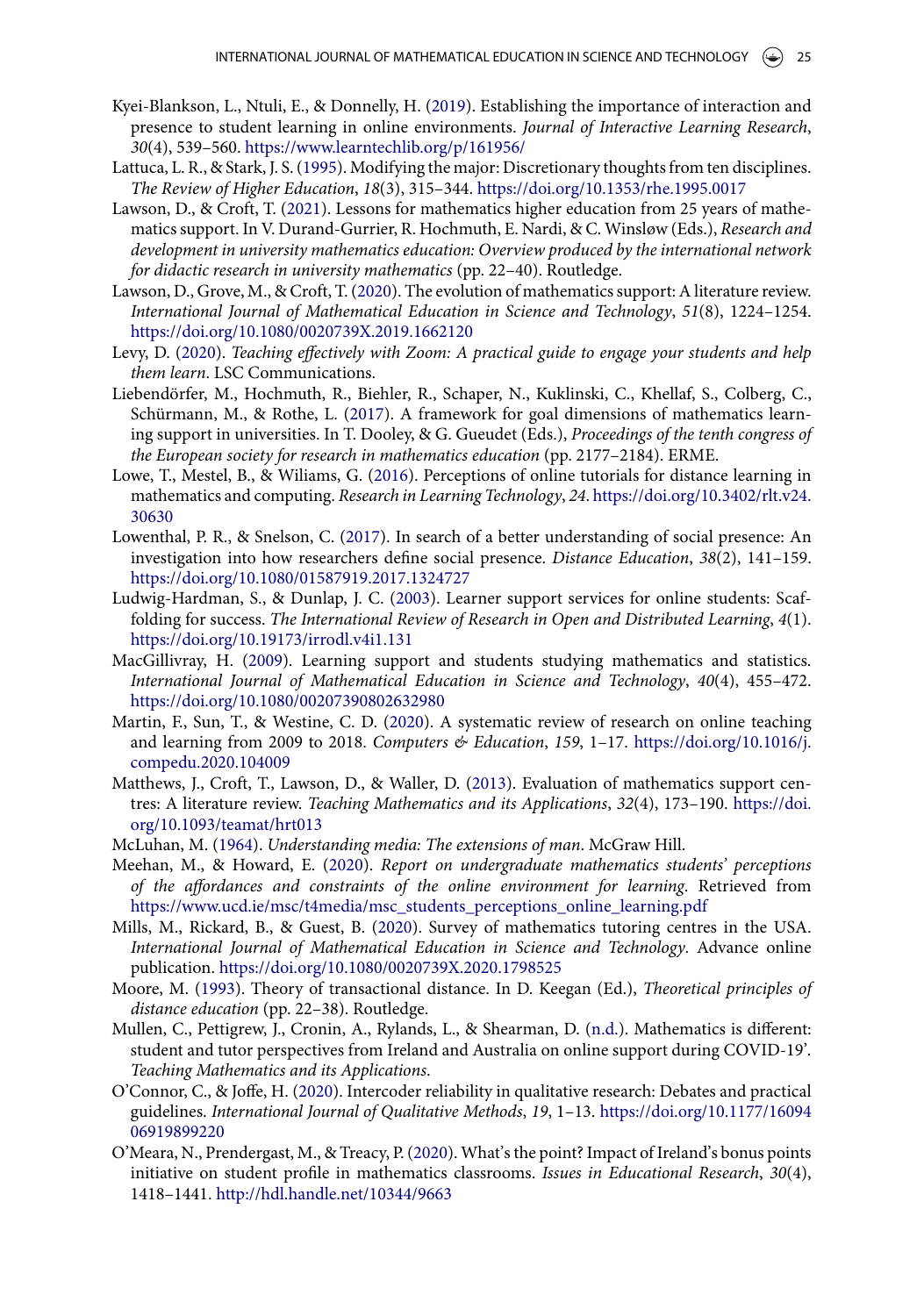26  $\left(\bigcirc\right)$  C. MULLEN ET AL.

- <span id="page-26-8"></span>O'Neill, K., Singh, G., & O'Donoghue, J. [\(2004\)](#page-4-13). Implementing elearning programmes for higher education: A review of the literature. *Journal of Information Technology Education: Research*, *3*(1), 313–323. <https://doi.org/10.28945/304>
- <span id="page-26-0"></span>O'Sullivan, C., Mac an Bhaird, C., Fitzmaurice, O., & Ní Fhloinn, E. [\(2014\)](#page-2-15). *An Irish Mathematics Learning Support Network (IMLSN) report on student evaluation of mathematics learning support: Insights from a large scale multi-institutional survey*. Ireland. Retrieved from <http://www.imlsn.ie/index.php/imlsn-reports/imlsn-reports>
- <span id="page-26-7"></span>Otter, R. R., Seipel, S., Graeff, T., Alexander, B., Boraiko, C., Gray, J., Petersen, K., & Sadler, K. [\(2013\)](#page-4-14). Comparing student and faculty perceptions of online and traditional courses. *The Internet and Higher Education*, *19*, 27–35. <https://doi.org/10.1016/j.iheduc.2013.08.001>
- <span id="page-26-13"></span>Paechter, M., & Maier, B. [\(2010\)](#page-6-3). Online or face-to-face? Students' experiences and preferences in elearning. *The Internet and Higher Education*, *13*(4), 292–297. [https://doi.org/10.1016/j.iheduc.2010.](https://doi.org/10.1016/j.iheduc.2010.09.004) 09.004
- <span id="page-26-1"></span>Productivity Commission [\(2019\)](#page-2-16). *The demand driven university system: A mixed report card*. Canberra, Australia. Retrieved from [https://www.pc.gov.au/research/completed/university-report](https://www.pc.gov.au/research/completed/university-report-card)card
- <span id="page-26-9"></span>Protopsaltis, S., & Baumi, S. [\(2019\)](#page-4-15). *Does online education live up to its promise? A look at the evidence and implications for federal policy*. Retrieved from https://www.researchgate.net/publication/ [330442019\\_Does\\_Online\\_Education\\_Live\\_Up\\_to\\_Its\\_Promise\\_A\\_Look\\_at\\_the\\_Evidence\\_](https://www.researchgate.net/publication/330442019_Does_Online_Education_Live_Up_to_Its_Promise_A_Look_at_the_Evidence_and_Implications_for_Federal_Policy/link/60eded) and Implications for Federal Policy/link/60eded
- <span id="page-26-10"></span>Reinhold, F., Schons, C., Scheuerer, S., Gritzmann, P., Richter-Gebert, J., & Reiss, K. [\(2021\)](#page-4-16). Students' coping with the self-regulatory demand of crisis-driven digitalization in university mathematics instruction: Do motivational and emotional orientations make a difference? *Computers in Human Behavior*, *120*, 1–10. <https://doi.org/10.1016/j.chb.2021.106732>
- <span id="page-26-12"></span>Richardson, J. C., Maeda, Y., Lv, J., & Caskurlu, S. [\(2017\)](#page-6-4). Social presence in relation to students' satisfaction and learning in the online environment: A meta-analysis. *Computers in Human Behavior*, *71*, 402–417. <https://doi.org/10.1016/j.chb.2017.02.001>
- <span id="page-26-3"></span>Rylands, L., & Shearman, D. [\(2015\)](#page-3-12). Supporting engagement or engaging support? *International [Journal of Innovation in Science and Mathematics Education](https://openjournals.library.sydney.edu.au/index.php/CAL/article/view/8490)*, *23*(1), 64–73. https://openjournals. library.sydney.edu.au/index.php/CAL/article/view/8490
- <span id="page-26-2"></span>Rylands, L., & Shearman, D. [\(2018\)](#page-3-13). Mathematics learning support and engagement in first year engineering. *International Journal of Mathematical Education in Science and Technology*, *49*(8), 1133–1147. <https://doi.org/10.1080/0020739X.2018.1447699>
- <span id="page-26-6"></span>Smith, G. G., Torres-Ayala, A., & Heindel, A. J. [\(2008\)](#page-4-17). Disciplinary differences in e-learning instruc[tional design: The case of mathematics.](https://doi.org/10.1080/08923640701713455) *Journal of Distance Education*, *22*(3), 63–87. https://doi. org/10.1080/08923640701713455
- <span id="page-26-14"></span>Sorensen, C., & Donovan, J. [\(2017\)](#page-6-5). An examination of factors that impact the retention of online students at a for-profit university. *Online Learning*, *21*(3), 206–221. [https://doi.org/10.24059/olj.v21i3.](https://doi.org/10.24059/olj.v21i3.935) 935
- <span id="page-26-16"></span>The Social Research Centre [\(2021\)](#page-20-0). *2020 student experience survey*. Victoria, Australia. https://www. [qilt.edu.au/qilt-surveys/student-experience](https://www.qilt.edu.au/qilt-surveys/student-experience)
- <span id="page-26-15"></span>Thomas, D. R. [\(2006\)](#page-8-3). A general inductive approach for analyzing qualitative evaluation data. *American Journal of Evaluation*, *27*(2), 237–246. <https://doi.org/10.1177/1098214005283748>
- <span id="page-26-5"></span>Trenholm, S. [\(2013\)](#page-4-18). *Adaptation of tertiary mathematics instruction to the virtual medium: Approaches to assessment practice* [Ph.D. dissertation, Loughborough University]. Retrieved from https://repository.lboro.ac.uk/articles/thesis/Adaptation\_of\_tertiary\_mathematics\_instruction to\_the\_virtual\_medium\_approaches\_to\_assessment\_practice/9375617
- <span id="page-26-11"></span>Trenholm, S., Alcock, L., & Robinson, C. [\(2016\)](#page-4-19). The instructor experience of fully online tertiary mathematics: A challenge and an opportunity. *Journal for Research in Mathematics Education*, *47*(2), 147–161. <https://doi.org/10.5951/jresematheduc.47.2.0147>
- <span id="page-26-4"></span>Trenholm, S., & Peschke, J. [\(2020\)](#page-4-20). Teaching undergraduate mathematics fully online: A review from the perspective of communities of practice. *International Journal of Educational Technology in Higher Education*, *17*(1), 1–18. <https://doi.org/10.1186/s41239-020-00215-0>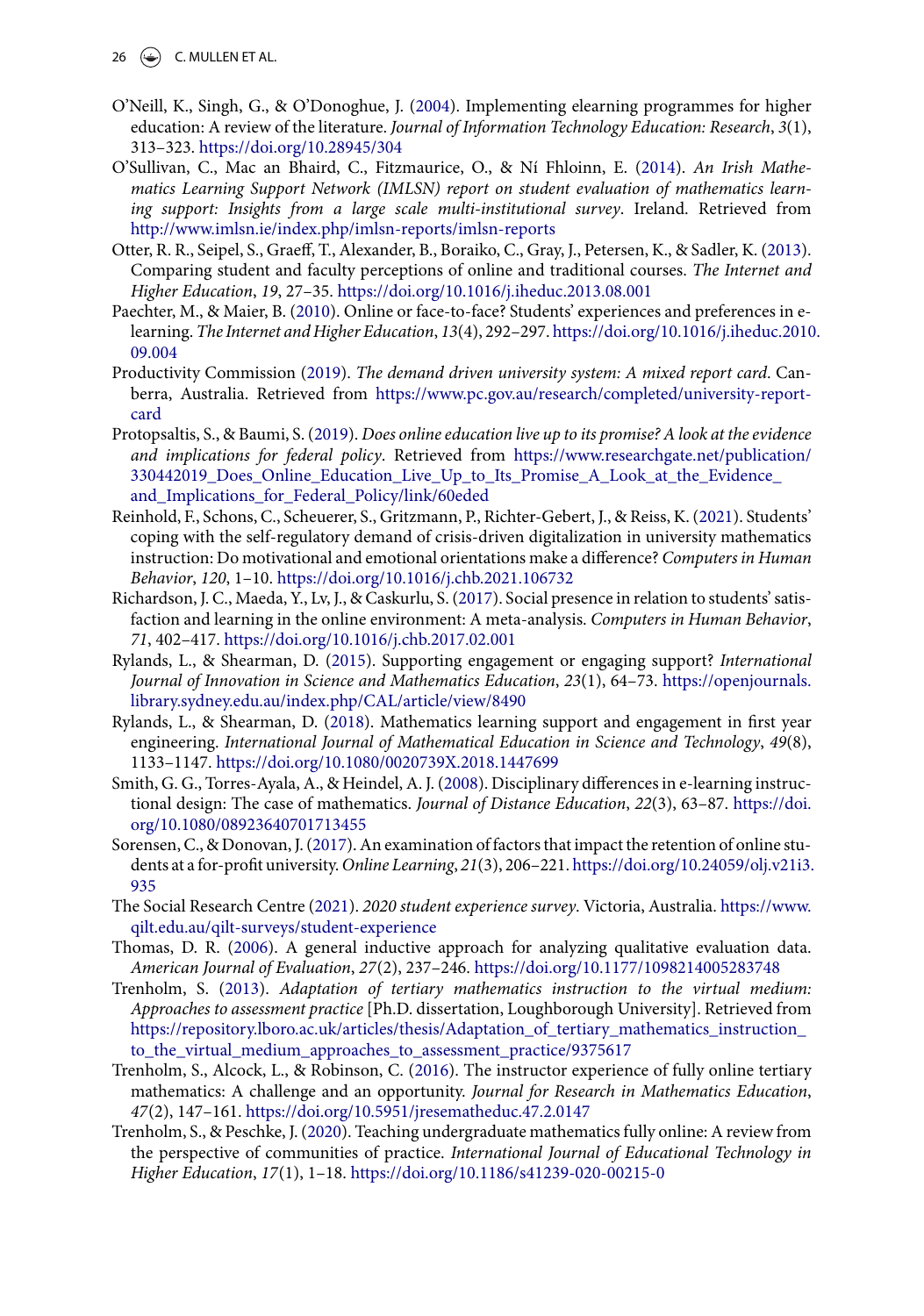- <span id="page-27-0"></span>Vygotsky, L. S. [\(1978\)](#page-3-14). *Mind in society: The development of higher psychological processes*. Harvard University Press.
- <span id="page-27-2"></span>Wenger, E. [\(1998\)](#page-6-6). *Communities of practice*. Cambridge University Press.
- <span id="page-27-1"></span>Xu, D., & Jaggars, S. S. [\(2013\)](#page-4-21). The impact of online learning on students' course outcomes: Evidence from a large community and technical college system. *Economics of Education Review*, *37*, 46–57. <https://doi.org/10.1016/j.econedurev.2013.08.001>

# **Appendix. Indicative interview questions**

# *A.1 Student questions*

- (1) Could you tell me a little about your experience of online learning/teaching mathematics since last March?
	- (a) What were the challenges?
	- (b) What were the benefits?
	- (c) What are the main differences for you between online and face-to-face learning/teaching?
- (2) Is there anything about the subject of maths specifically that makes it more or less difficult to learn/teach online as compared to other subjects?
- (3) Turning now to your experience of receiving/providing support online in your maths and stats study, how would you describe the experience?
	- (a) How frequently have you used/provided support services?
	- (b) What type of services have you used/provided?
	- (c) Has the way you access/provide support changed since COVID-19?
	- (d) If so, why?
	- (e) Have you received support in any subjects other than maths or stats?
	- (f) If so, how does the support you have received in maths and stats compare to the support you have received in these other subjects?
	- (g) Do you usually access support individually or in a group?
	- (h) Has the support made you feel more connected to your fellow students, teachers or the university more generally?
	- (i) Where else have you gone for help (if not a dedicated learning support service)?
- (4) Tell us about your interactions with support staff online:
	- (a) Is it easy or difficult to communicate with them?
	- (b) Do they make you feel comfortable and ready to learn?
	- (c) Are they usually successful in helping you with your problems or questions?
- (5) If you have received both online and face-to-face support in maths and stats, could you tell me about the differences between the two?
	- (a) When you seek help from a teacher because you don't understand a maths concept or solution method, for example, is it easier or more difficult to discuss your issues with them online or face-to-face?
	- (b) Do you interact with other students differently online vs face-to-face?
	- (c) Are you more comfortable receiving support online vs face-to-face?
	- (d) Are you more confident in seeking help online vs face-to-face?
- (6) Has receiving support online changed your attitude to the subject in any way? (a) Has that change, if any, been positive or negative?
- (7) If your future subject choices were flexible, would you wish to study more or less university maths in the future?
- (8) Are there any elements of online support that you prefer and would not want to lose upon resumption of 'normal' arrangements (post COVID-19)?
- (9) What about the opposite: are there any elements you do not prefer?